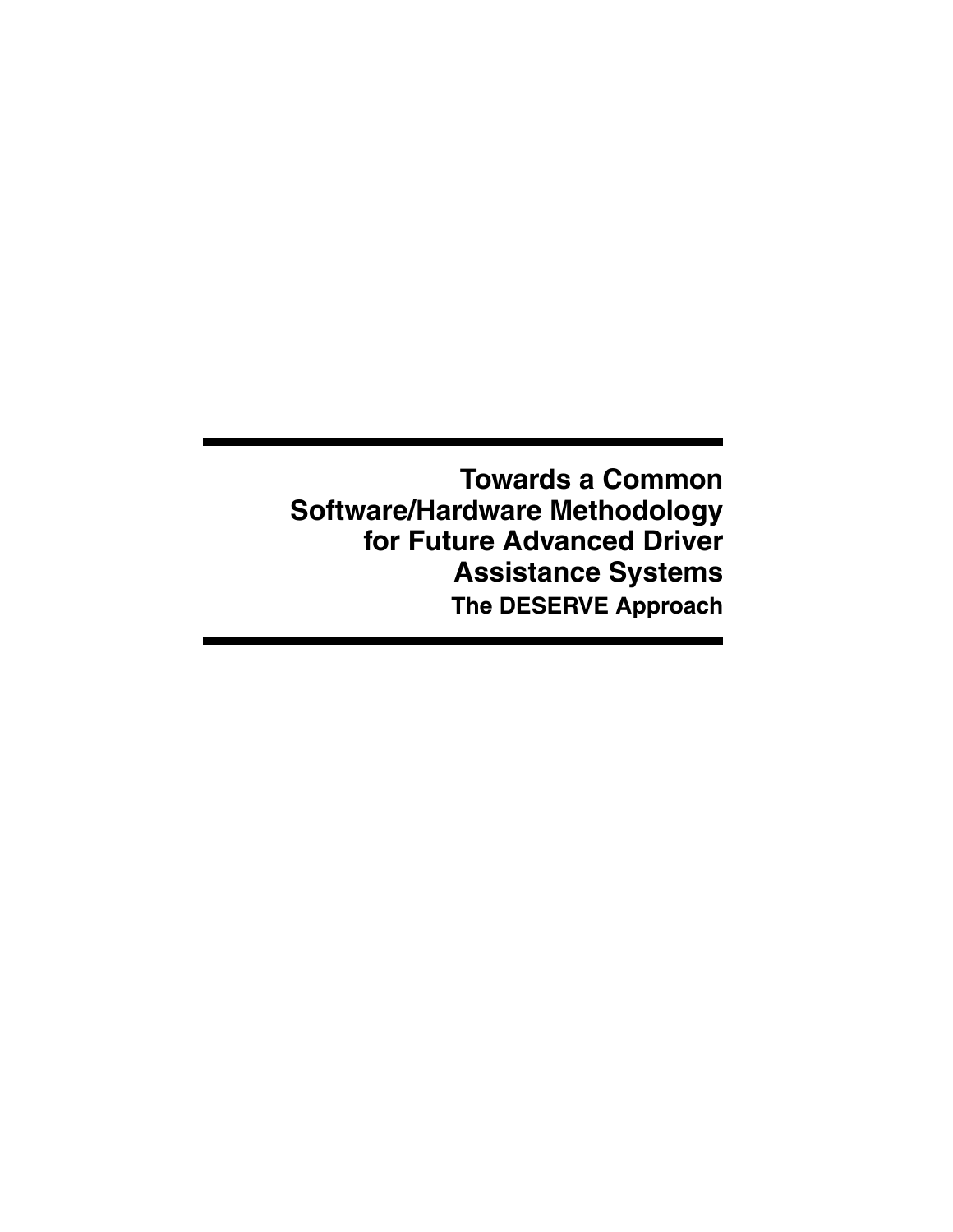## **RIVER PUBLISHERS SERIES IN TRANSPORT TECHNOLOGY**

*Series Editors*

**HAIM ABRAMOVICH THILO BEIN** *Technion - Israel Institute of Technology Fraunhofer LBF Israel Germany*

Indexing: All books published in this series are submitted to Thomson Reuters Book Citation Index (BkCI), CrossRef and to Google Scholar.

The "River Publishers Series in Transport Technology" is a series of comprehensive academic and professional books which focus on theory and applications in the various disciplines within Transport Technology, namely Automotive and Aerospace. The series will serve as a multi-disciplinary resource linking Transport Technology with society. The book series fulfils the rapidly growing worldwide interest in these areas.

Books published in the series include research monographs, edited volumes, handbooks and textbooks.The books provide professionals, researchers, educators, and advanced students in the field with an invaluable insight into the latest research and developments.

Topics covered in the series include, but are by no means restricted to the following:

- Automotive
- Aerodynamics
- Aerospace Engineering
- Aeronautics
- Multifunctional Materials
- Structural Mechanics

For a list of other books in this series, visit www.riverpublishers.com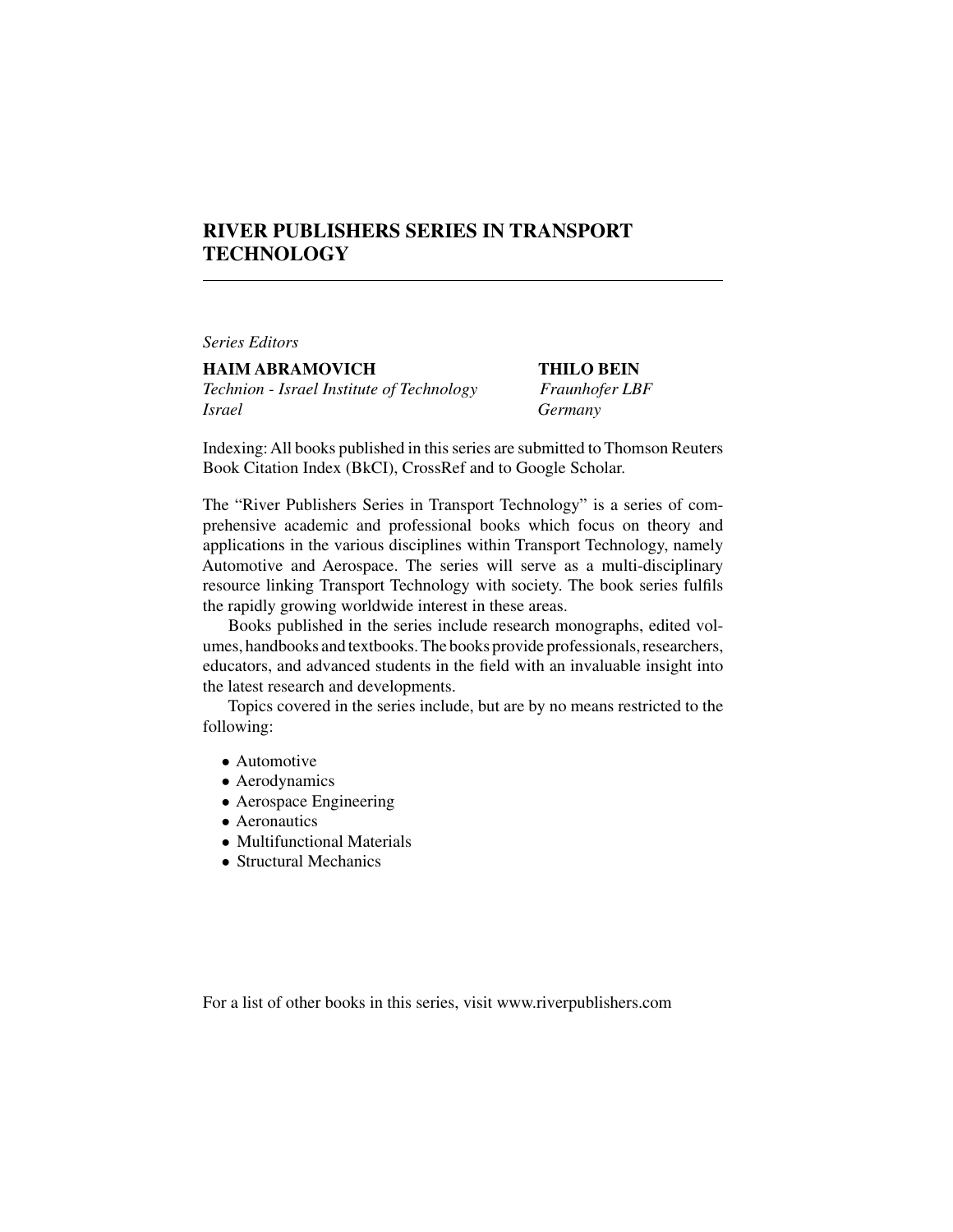# **Towards a Common Software/Hardware Methodology for Future Advanced Driver Assistance Systems The DESERVE Approach**

**Editors**

# **Guillermo Payá-Vayá**

Leibniz Universität Hannover Germany

# **Holger Blume**

Leibniz Universität Hannover Germany

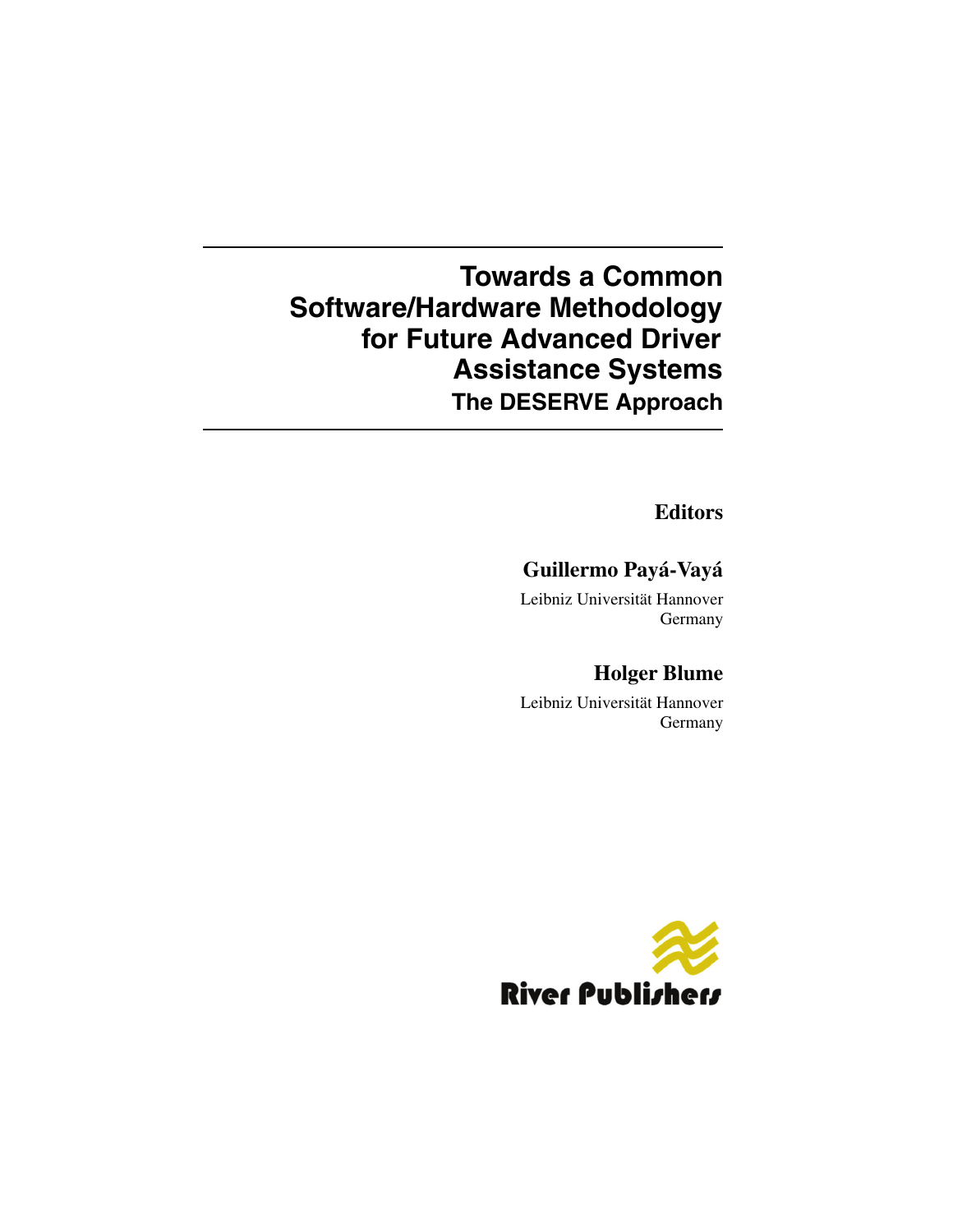*Published, sold and distributed by:* River Publishers Alsbjergvej 10 9260 Gistrup Denmark

River Publishers Lange Geer 44 2611 PW Delft The Netherlands

Tel.: +45369953197 www.riverpublishers.com

ISBN: 978-87-93519-14-5 (Hardback) 978-87-93519-13-8 (Ebook)

© The Editor(s) (if applicable) and TheAuthor(s) 2017. This book is published open access.

#### **Open Access**

This book is distributed under the terms of the Creative Commons Attribution-Non-Commercial 4.0 International License, CC-BY-NC 4.0) (http://creativecommons.org/ licenses/by/4.0/), which permits use, duplication, adaptation, distribution and reproduction in any medium or format, as long as you give appropriate credit to the original author(s) and the source, a link is provided to the Creative Commons license and any changes made are indicated. The images or other third party material in this book are included in the work's Creative Commons license, unless indicated otherwise in the credit line; if such material is not included in the work's Creative Commons license and the respective action is not permitted by statutory regulation, users will need to obtain permission from the license holder to duplicate, adapt, or reproduce the material.

The use of general descriptive names, registered names, trademarks, service marks, etc. in this publication does not imply, even in the absence of a specific statement, that such names are exempt from the relevant protective laws and regulations and therefore free for general use.

The publisher, the authors and the editors are safe to assume that the advice and information in this book are believed to be true and accurate at the date of publication. Neither the publisher nor the authors or the editors give a warranty, express or implied, with respect to the material contained herein or for any errors or omissions that may have been made.

Printed on acid-free paper.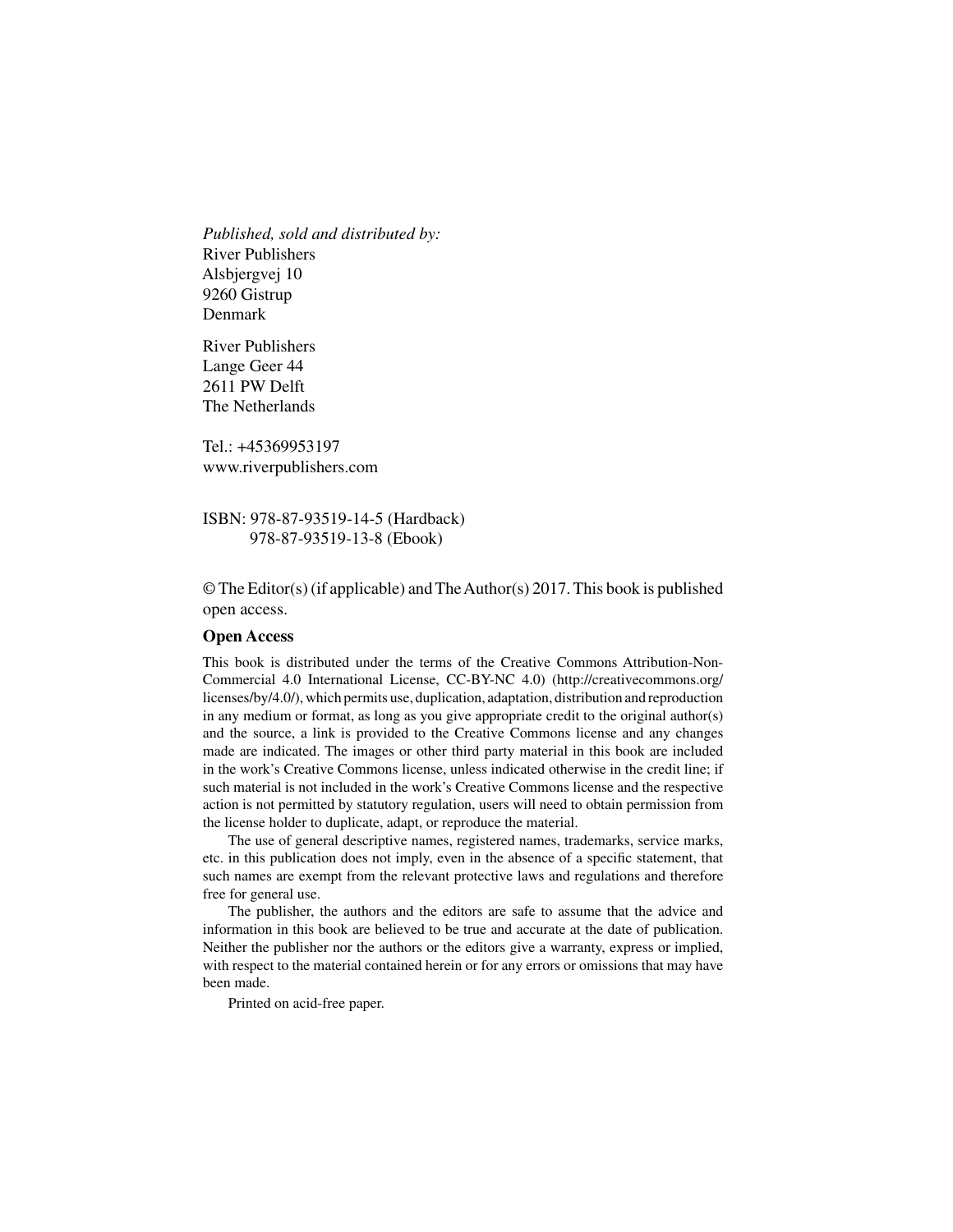# **Contents**

| <b>Preface</b>         | xiii                                                                                                                      |
|------------------------|---------------------------------------------------------------------------------------------------------------------------|
|                        | <b>List of Contributors</b><br>xvii                                                                                       |
|                        | <b>List of Figures</b><br>xxi                                                                                             |
| <b>List of Tables</b>  | xxxiii                                                                                                                    |
|                        | <b>List of Abbreviations</b><br><b>XXXV</b>                                                                               |
| 1<br>1.1<br>1.2<br>1.3 | The DESERVE Project: Towards Future ADAS Functions<br>Matti Kutila and Nereo Pallaro<br>4<br>5<br>DESERVE Platform Design |
| $1.4^{\circ}$<br>1.5   | 5<br>The Project Innovation Summary<br>6                                                                                  |

# **PART I: ADAS Development Platform**

| The DESERVE Platform: A Flexible Development Framework<br>to Seemlessly Support the ADAS Development Levels |   |
|-------------------------------------------------------------------------------------------------------------|---|
| Frank Badstübner, Ralf Ködel, Wilhelm Maurer, Martin Kunert,                                                |   |
| André Rolfsmeier, Joshué Pérez, Florian Giesemann,                                                          |   |
| Guillermo Payá-Vayá, Holger Blume and Gideon Reade                                                          |   |
| Introduction to the DESERVE Platform Concept<br>2.1                                                         | 9 |
| The DESERVE Platform – A Flexible Development<br>2.2                                                        |   |
| Framework to Seamlessly Support the ADAS                                                                    |   |
|                                                                                                             |   |
|                                                                                                             |   |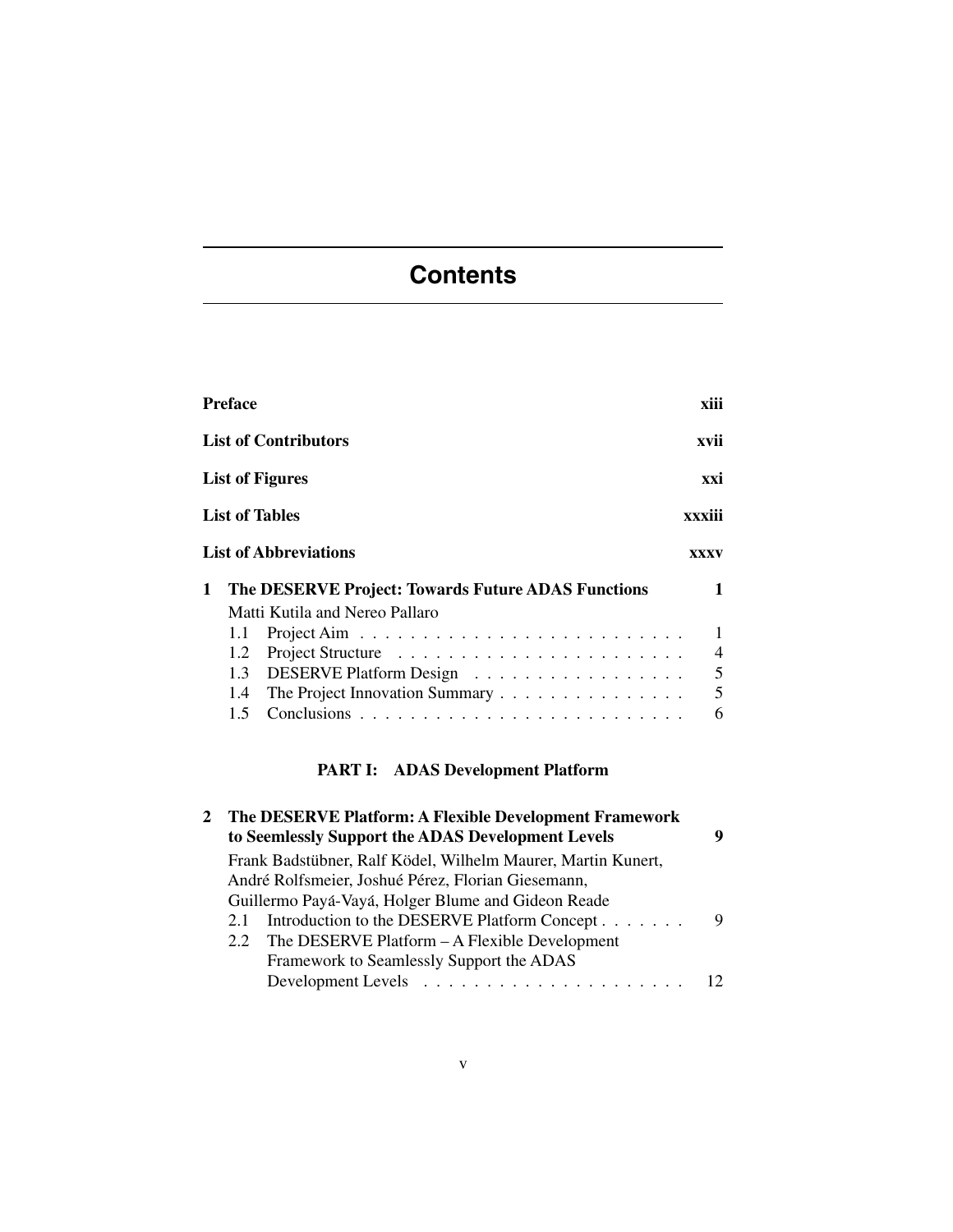#### vi *Contents*

|   | 2.3 |                         | DESERVE Platform Requirements                                                 | 16 |
|---|-----|-------------------------|-------------------------------------------------------------------------------|----|
|   |     | 2.3.1                   | DESERVE Platform Framework                                                    | 16 |
|   |     | 2.3.2                   | <b>Generic DESERVE Platform Requirements</b>                                  |    |
|   |     |                         | (Relevant to all Development Levels)                                          | 18 |
|   |     | 2.3.3                   | Rapid Prototyping Framework Requirements                                      |    |
|   |     |                         | (Development Level 2)                                                         | 21 |
|   |     | 2.3.4                   | Additional Requirements for Embedded Multicore                                |    |
|   |     |                         | Platform with FPGA (Development Level 3)                                      | 22 |
|   | 2.4 |                         | DESERVE Platform Specification and Architecture                               | 23 |
|   |     | 2.4.1                   | <b>DESERVE Platform Architecture</b><br>.                                     | 23 |
|   |     |                         | Hardware architecture<br>2.4.1.1                                              | 25 |
|   |     |                         | 2.4.1.2<br>Software architecture<br>.                                         | 26 |
|   |     | 2.4.2                   | DESERVE Platform Interface Definition                                         | 30 |
|   |     |                         | 2.4.2.1<br>Definition of DESERVE interface                                    |    |
|   |     |                         | architecture<br>. The second contract is a second contract of $\mathcal{L}_1$ | 30 |
|   |     |                         | Existing ADAS interfaces<br>2.4.2.2                                           | 32 |
|   |     |                         | 2.4.2.3<br>Definition of next generation interfaces                           | 33 |
|   | 2.5 |                         | Safety Standards and Certification Concepts                                   | 35 |
|   |     | 2.5.1                   | Safety Impact of DESERVE                                                      | 36 |
|   |     | 2.5.2                   | Functional Safety of Road Vehicles (ISO 26262)                                | 36 |
|   |     | 2.5.3                   | Guidelines Related to ISO 26262                                               | 37 |
|   |     | 2.5.4                   | Safety and AUTOSAR                                                            | 38 |
|   |     | 2.5.5                   | Safety Mechanisms for DESERVE Platform                                        | 39 |
|   |     |                         |                                                                               | 43 |
| 3 |     | <b>Driver Modelling</b> |                                                                               | 45 |
|   |     |                         | Jens Klimke and Lutz Eckstein                                                 |    |
|   | 3.1 |                         |                                                                               | 45 |
|   | 3.2 |                         |                                                                               | 48 |
|   | 3.3 |                         | Requirements for DESERVE                                                      | 50 |
|   | 3.4 |                         |                                                                               | 52 |
|   |     | 3.4.1                   |                                                                               | 52 |
|   |     | 3.4.2                   |                                                                               | 56 |
|   | 3.5 |                         |                                                                               | 59 |
|   | 3.6 |                         | Applications in DESERVE and Results                                           | 61 |
|   | 3.7 |                         |                                                                               | 62 |
|   |     |                         |                                                                               | 63 |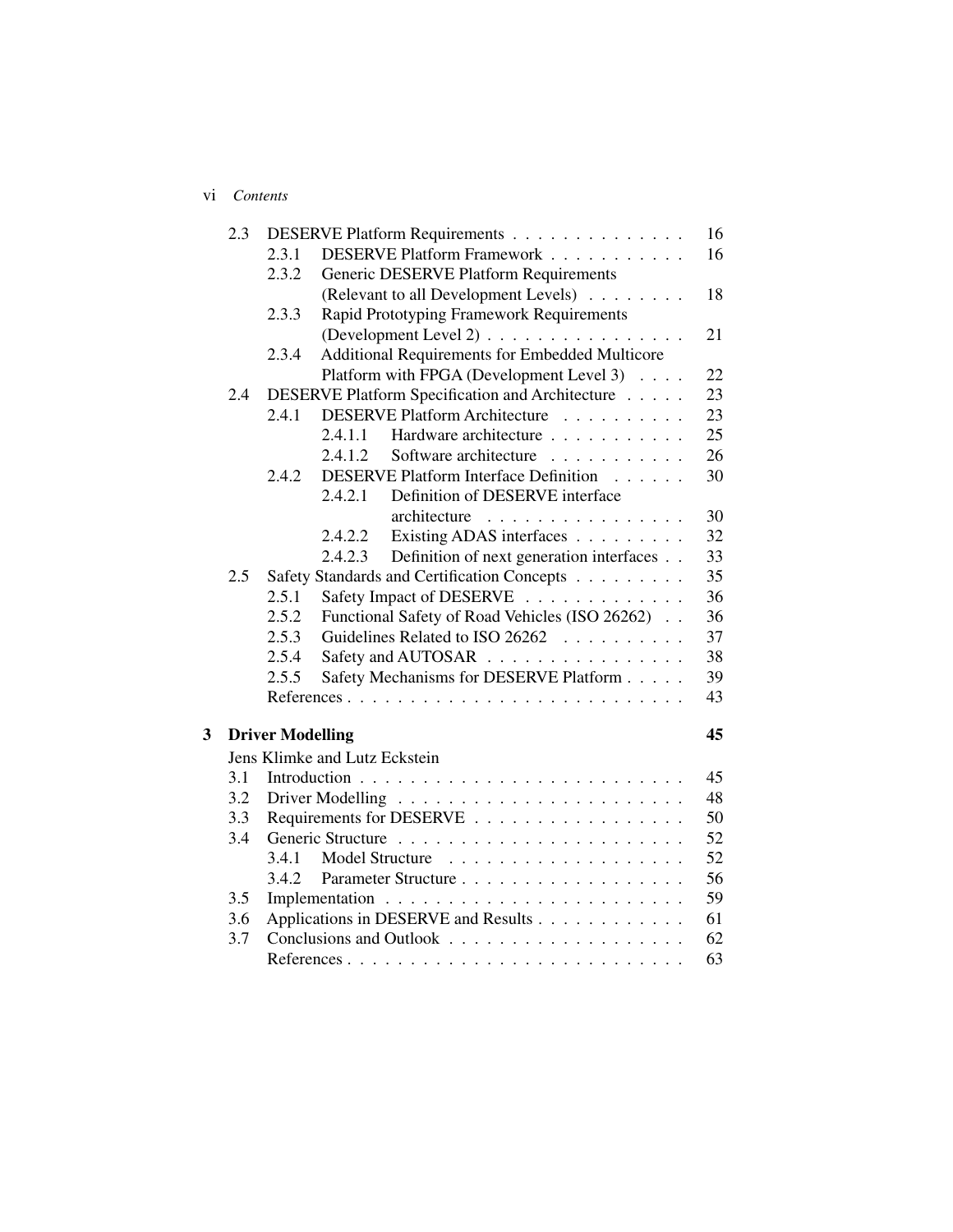| Contents | V11 |
|----------|-----|
|          |     |

| 4 |     |                | <b>Component Based Middleware for Rapid Development</b>        |    |
|---|-----|----------------|----------------------------------------------------------------|----|
|   |     |                | of Multi-Modal Applications                                    | 65 |
|   |     | Gwenaël Dunand |                                                                |    |
|   | 4.1 |                |                                                                | 65 |
|   | 4.2 |                |                                                                | 65 |
|   | 4.3 |                |                                                                | 66 |
|   |     | 4.3.1          | Knowing the Date and Time of Your Data                         | 67 |
|   |     | 4.3.2          | Component-based GUI                                            | 68 |
|   |     | 4.3.3          | The Off-the-Shelf Component Library                            | 69 |
|   |     | 4.3.4          | Custom Extensions                                              | 71 |
|   |     | 4.3.5          |                                                                | 71 |
|   | 4.4 |                | Compatibility with Other Tools                                 | 72 |
|   |     | 4.4.1          | dSPACE Prototyping Systems                                     | 72 |
|   |     | 4.4.2          | Simulators                                                     | 73 |
|   |     | 4.4.3          |                                                                | 74 |
|   | 4.5 |                |                                                                | 74 |
|   |     |                | References                                                     | 75 |
| 5 |     |                | <b>Tuning of ADAS Functions Using Design Space Exploration</b> | 77 |
|   |     |                | Abhishek Ravi, Hans Michael Koegeler and Andrea Saroldi        |    |
|   | 5.1 |                |                                                                | 77 |
|   |     | 5.1.1          | Parameter Tuning: An Overview                                  | 77 |
|   |     | 5.1.2          | <b>Industrial Tuning Applications: Challenges</b>              |    |
|   |     |                |                                                                | 78 |
|   |     | 5.1.3          | Model-based Tuning                                             | 81 |
|   |     | 5.1.4          | Model-based Validation                                         | 83 |
|   | 5.2 |                |                                                                | 84 |
|   |     | 5.2.1          | Function: An Overview                                          | 84 |
|   |     | 5.2.2          |                                                                | 85 |
|   |     | 5.2.3          | Key Performance Indicators (KPI)                               | 88 |
|   |     | 5.2.4          |                                                                | 89 |
|   |     | 5.2.5          | Test Run Overview                                              | 89 |
|   |     | 5.2.6          | Raw Data Plausibility Check                                    | 91 |
|   |     | 5.2.7          |                                                                | 92 |
|   |     | 5.2.8          |                                                                | 95 |
|   |     | 5.2.9          |                                                                | 97 |
|   | 5.3 |                |                                                                | 98 |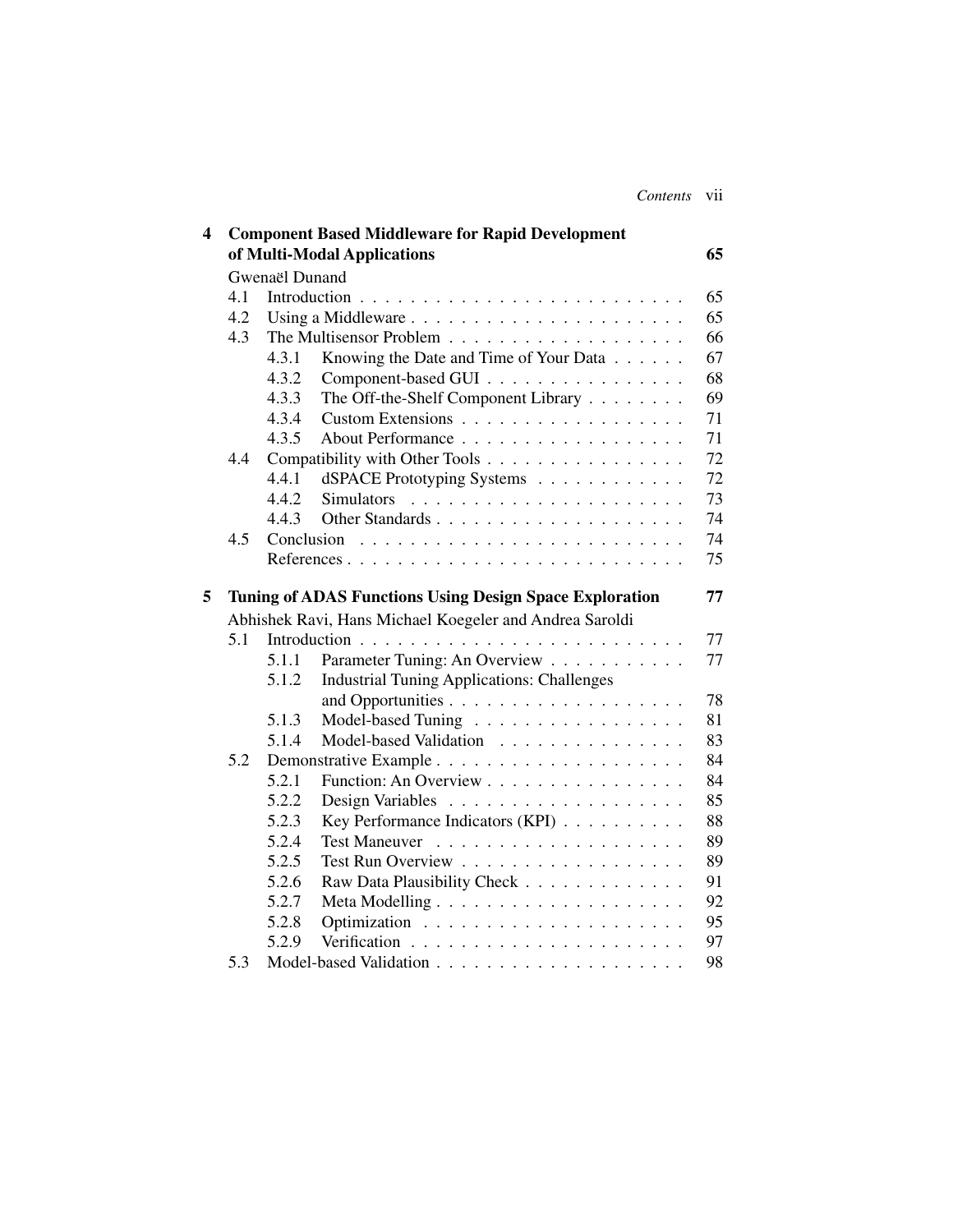#### viii *Contents*

### **PART II: Test Case Functions**

| 6 |     | <b>Deep Learning for Advanced Driver Assistance Systems</b> | 105 |
|---|-----|-------------------------------------------------------------|-----|
|   |     | Florian Giesemann, Guillermo Payá-Vayá, Holger Blume,       |     |
|   |     | Matthias Limmer and Werner R. Ritter                        |     |
|   | 6.1 |                                                             | 105 |
|   | 6.2 | Scene Labeling in Advanced Driver Assistance Systems        | 106 |
|   | 6.3 | Convolutional Neural Networks and Deep Learning             | 107 |
|   |     | Introduction to Neural Networks<br>6.3.1                    | 108 |
|   |     | 6.3.2<br>Supervised Learning                                | 109 |
|   |     | Convolutional Neural Networks<br>6.3.3                      | 112 |
|   | 6.4 |                                                             | 115 |
|   |     | Exemplary Network for Scene Labeling<br>6.4.1               | 116 |
|   |     | 6.4.2                                                       | 116 |
|   | 6.5 | Hardware Platforms for Scene Labeling                       | 120 |
|   |     | Theoretical Performance Requirements<br>6.5.1               | 121 |
|   |     | CPU-based Platforms<br>6.5.2                                | 125 |
|   |     | 6.5.3<br>GPU-based Platforms                                | 125 |
|   |     | 6.5.4<br>FPGA-based Platforms                               | 125 |
|   | 6.6 |                                                             | 127 |
|   |     | References                                                  | 127 |
|   |     |                                                             |     |
| 7 |     | <b>Real-Time Data Preprocessing for High-Resolution</b>     |     |
|   |     | <b>MIMO Radar Sensors</b>                                   | 133 |
|   |     | Frank Meinl, Eugen Schubert, Martin Kunert                  |     |
|   |     | and Holger Blume                                            |     |
|   | 7.1 |                                                             | 133 |
|   | 7.2 | Signal Processing for Automotive Radar Sensors              | 134 |
|   |     | 7.2.1<br>FMCW Radar System Architecture                     | 134 |
|   |     | Two-Dimensional Spectrum Analysis for Range<br>7.2.2        |     |
|   |     | and Velocity Estimation                                     | 138 |
|   |     | Thresholding and Target Detection<br>7.2.3                  | 139 |
|   |     | 7.2.4                                                       | 143 |
|   | 7.3 | Hardware Accelerators for MIMO Radar Systems                | 145 |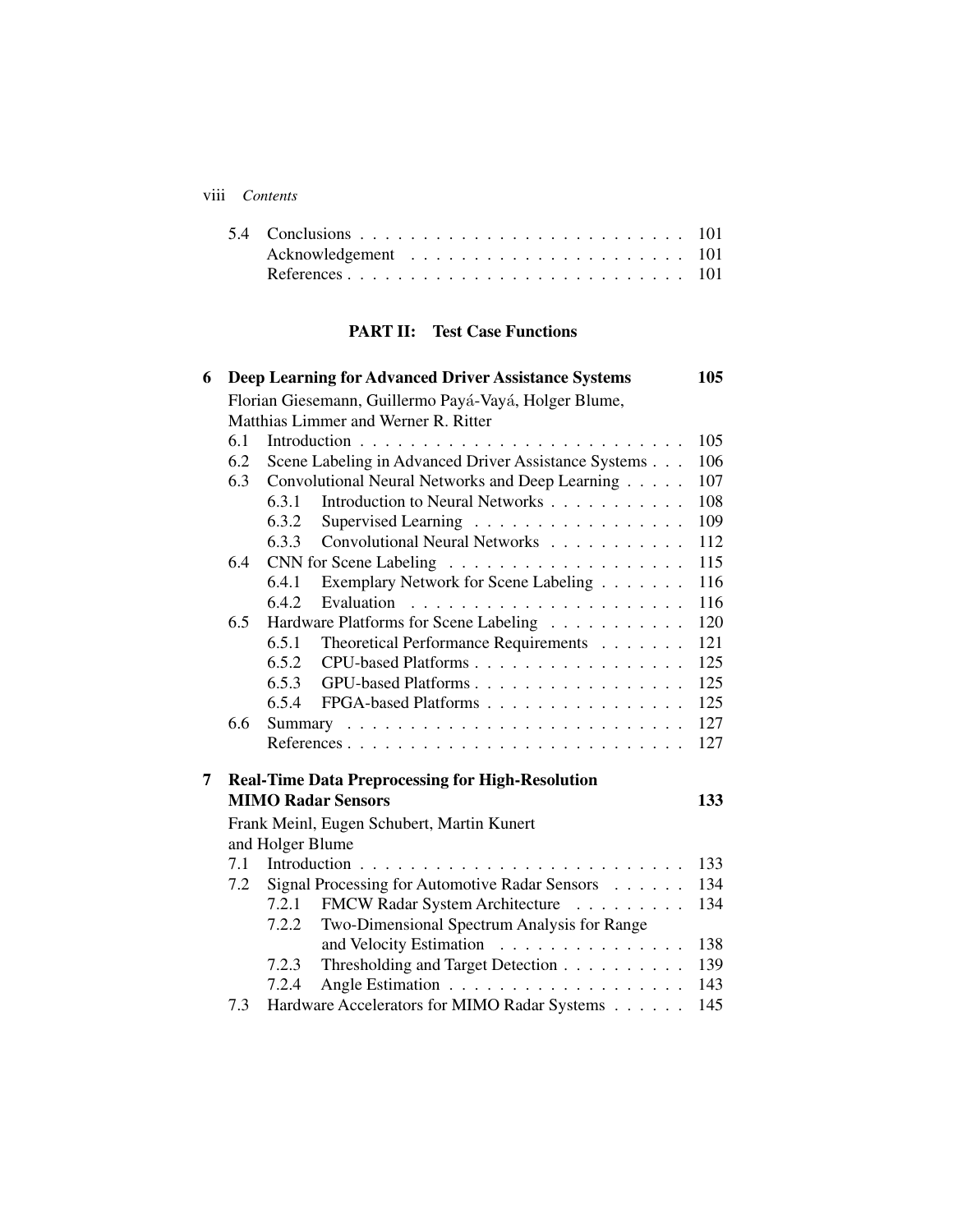| Contents ix |
|-------------|

|   |     | 7.3.1      | Basic Structure of a Streaming Hardware                 |     |
|---|-----|------------|---------------------------------------------------------|-----|
|   |     |            |                                                         | 145 |
|   |     | 7.3.2      | Pipelined FFT Accelerator                               | 146 |
|   |     | 7.3.3      | Rank-Only OS-CFAR Accelerator                           | 151 |
|   | 7.4 | Conclusion |                                                         | 153 |
|   |     |            |                                                         | 154 |
| 8 |     |            | Self-Calibration of Wide Baseline Stereo Camera Systems |     |
|   |     |            | for Automotive Applications                             | 157 |
|   |     |            | Nico Mentzer, Guillermo Payá-Vayá, Holger Blume,        |     |
|   |     |            | Nora von Egloffstein and Lars Krüger                    |     |
|   | 8.1 |            |                                                         | 157 |
|   |     | 8.1.1      | Extraction of Image Features                            | 158 |
|   |     | 8.1.2      | Matching of Image Features                              | 161 |
|   |     | 8.1.3      | Extrinsic Online Self-Calibration                       | 161 |
|   | 8.2 |            |                                                         | 162 |
|   |     | 8.2.1      | Survey of Image Features Extraction                     | 162 |
|   |     |            | 8.2.1.1<br>Detection of features                        | 162 |
|   |     |            | Description of features<br>8.2.1.2                      | 167 |
|   |     |            | Characteristics of features<br>8.2.1.3                  | 169 |
|   |     | 8.2.2      |                                                         | 172 |
|   |     | 8.2.3      | Survey of Feature-based Self-Calibration                | 176 |
|   | 8.3 |            | Extraction of Image Features                            | 177 |
|   |     | 8.3.1      | Detection of SIFT-Feature Points                        | 177 |
|   |     | 8.3.2      | Description of SIFT-Image Features                      | 178 |
|   | 8.4 |            | Matching of Image Features                              | 179 |
|   | 8.5 |            | Extrinsic Online Self-Calibration                       | 181 |
|   | 8.6 |            | Application-Specific Algorithmic Parameterization       | 182 |
|   |     | 8.6.1      | Decreasing Bit Depth of Input Images for Extraction     |     |
|   |     |            |                                                         | 182 |
|   |     | 8.6.2      | Threshold-based Feature Matching                        | 186 |
|   |     | 8.6.3      | Parameterization of Matching Methods                    | 188 |
|   | 8.7 |            | Hardware Based SIFT-Feature Extraction                  | 192 |
|   |     | 8.7.1      | Challenges of SIFT-Feature Extraction                   | 193 |
|   |     | 8.7.2      | Existing Systems for Hardware Based SIFT-Feature        |     |
|   |     |            |                                                         | 194 |
|   | 8.8 |            |                                                         | 196 |
|   |     |            |                                                         | 197 |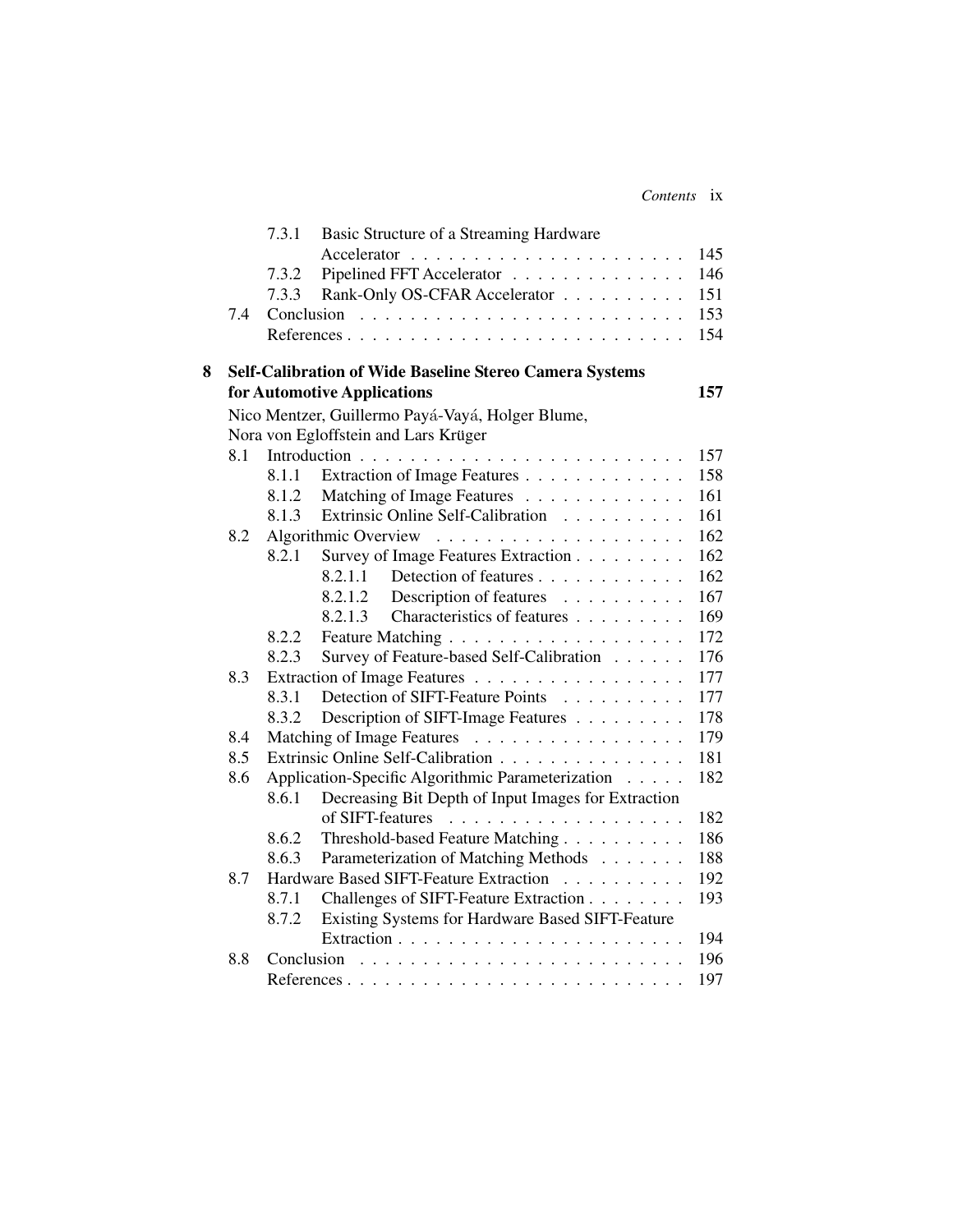#### x *Contents*

| 9 |     | <b>Arbitration and Sharing Control Strategies</b>                |     |
|---|-----|------------------------------------------------------------------|-----|
|   |     | in the Driving Process                                           | 201 |
|   |     | David González, Joshué Pérez, Vicente Milanés, Fawzi Nashashibi, |     |
|   |     | Marga Sáez Tort and Angel Cuevas                                 |     |
|   | 9.1 |                                                                  | 201 |
|   | 9.2 | ADAS Functions Available in the Market                           | 202 |
|   |     | Longitudinal Control Systems<br>9.2.1                            | 203 |
|   |     | Lateral Control Systems<br>9.2.2                                 | 207 |
|   |     | 9.2.3<br>Other Control Systems                                   | 209 |
|   |     | Control Solution in ADAS<br>9.2.4                                | 211 |
|   |     | 9.2.4.1<br>Perception platform                                   | 212 |
|   |     | 9.2.4.2<br>Application platform                                  | 214 |
|   |     | 9.2.4.3<br>Information Warning Intervention (IWI)                |     |
|   |     |                                                                  | 214 |
|   | 9.3 | Survey on Arbitration and Control Solutions in ADAS              | 215 |
|   | 9.4 |                                                                  | 216 |
|   | 9.5 |                                                                  | 217 |
|   |     | Legal and Liability Aspects<br>9.5.1                             | 219 |
|   | 9.6 | Sharing and Arbitration Strategies: DESERVE Approach             | 220 |
|   | 9.7 |                                                                  | 221 |
|   |     |                                                                  | 222 |

## **PART III: Validation and Evaluation**

| <b>10 The HMI of Preventing Warning Systems:</b>         |     |
|----------------------------------------------------------|-----|
| The DESERVE Approach                                     |     |
| Caterina Calefato, Chiara Ferrarini, Elisa Landini,      |     |
| Roberto Montanari, Fabio Tango, Marga Sáez Tort          |     |
| and Eva M. García Quinteiro                              |     |
|                                                          |     |
| 10.2 Prevent Imminent Accidents: The Role of Humans,     |     |
|                                                          | 228 |
| 10.2.1 From Passive to Preventive Safety                 | 228 |
| 10.2.2 The Role of Driver Model in ADAS Design           | 230 |
| 10.3 HMI Design Flow: The DESERVE Approach               | 233 |
| 10.3.1 Different Approaches in the HMI of the Preventing |     |
| Warning Systems: A State of Art in a Glance 233          |     |
|                                                          |     |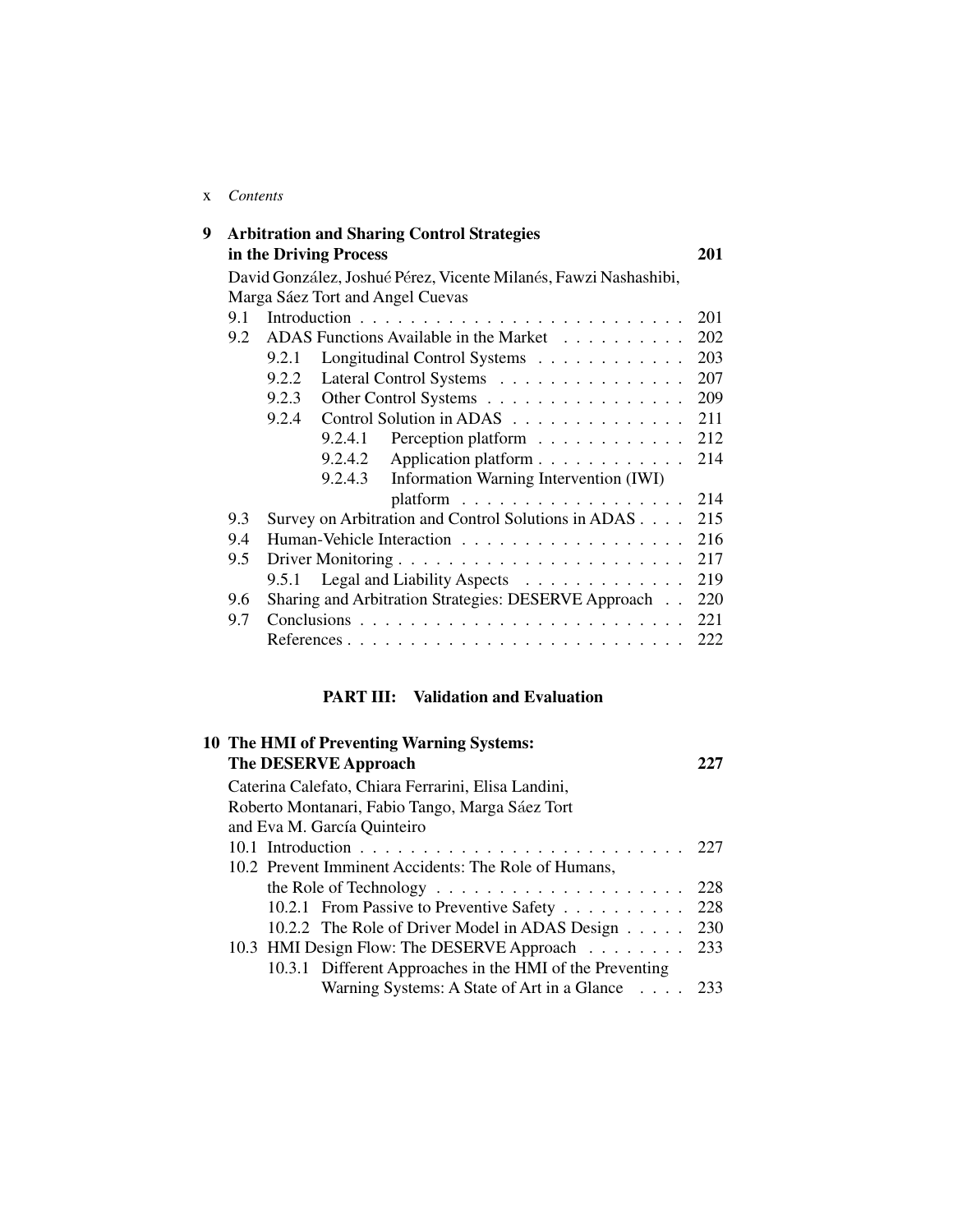#### *Contents* xi

|              |                                                   | 234 |
|--------------|---------------------------------------------------|-----|
|              | 10.4.1 Concept 1: Holistic HMI                    | 235 |
|              | 10.4.2 Concept 2: Immersive HMI                   | 238 |
|              | 10.4.3 Concept 3: Smart HMI                       | 239 |
|              | 10.5 Preliminary Testing by Focus Group           | 240 |
|              | 10.5.1                                            | 241 |
|              |                                                   | 241 |
|              | 10.5.3 List of the Winning Features and Redesign  |     |
|              | Recommendations                                   | 242 |
|              | 10.6 Users Test at Driving Simulator              | 243 |
|              |                                                   | 244 |
|              |                                                   | 244 |
|              |                                                   | 244 |
|              |                                                   | 246 |
|              | Acknowledgments                                   | 247 |
|              |                                                   | 247 |
|              |                                                   |     |
|              | 11 Vehicle Hardware-In-the-Loop System for ADAS   |     |
|              | <b>Virtual Testing</b>                            | 251 |
|              |                                                   |     |
|              | Romain Rossi, Clément Galko, Hariharan Narasimman |     |
|              | and Xavier Savatier                               |     |
|              |                                                   | 251 |
|              |                                                   | 252 |
|              |                                                   | 254 |
|              |                                                   | 256 |
|              | 11.4.1 Sensors Stimulation Solutions              | 256 |
|              | 11.4.2 Software Implementation                    | 258 |
|              |                                                   | 260 |
|              |                                                   | 262 |
|              | 11.7 Conclusion and Future Work                   | 265 |
|              |                                                   | 266 |
|              |                                                   | 267 |
| <b>Index</b> |                                                   | 269 |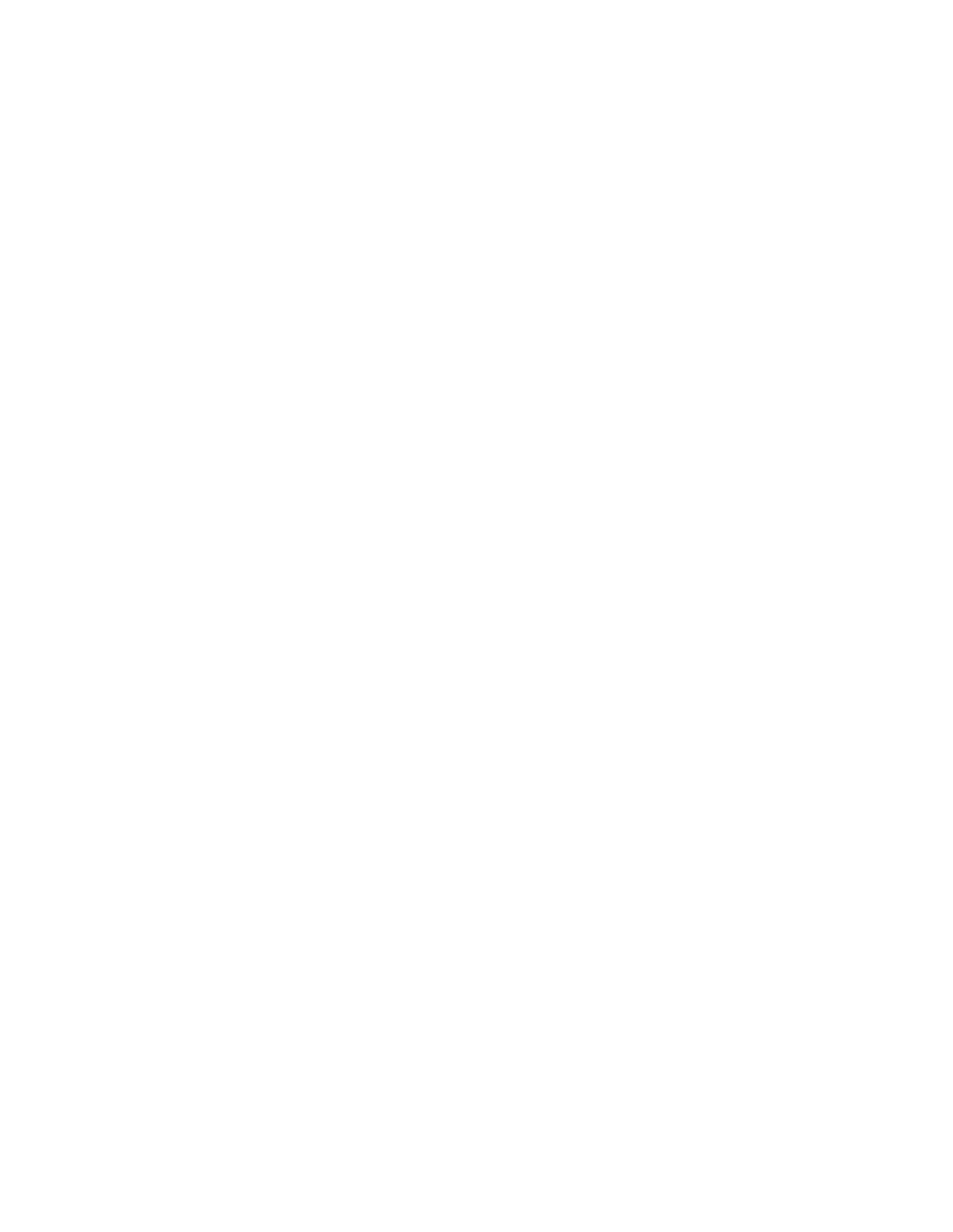# **Preface**

The European research project DESERVE (DEvelopment platform for Safe and Efficient dRiVE, 2012–2015) had the aim of designing and developing a platform tool to cope with the continuously increasing complexity and the simultaneous need to reduce costs for future embedded Advanced Driver Assistance Systems (ADAS). For this purpose, the DESERVE platform profits from cross-domain software reuse, standardization of automotive software component interfaces, and easy but safety-compliant integration of heterogeneous modules. This enables the development of a new generation of ADAS applications, which challengingly combine different functions, sensors, actuators, hardware platforms, and Human Machine Interfaces (HMI).

This book provides a detailed overview of the different research activities conducted in the course of the DESERVE project.After introducing the aims of the DESERVE project in Chapter 1, selected achievements of the DESERVE project are presented in three different parts. Part I is dedicated to the ADAS development platform developed during the DESERVE project.

- Chapter 2 covers the methodology and concepts that are part of the generic DESERVE platform as the basis and key enabler for the development of new assistance systems. It describes the entire spectrum of aspects, e.g., modularity, interfaces, and standards, to be considered for the use of the DESERVE platform.
- Chapter 3 describes the development of realistic models for driver behavior as part of the DESERVE tool-chain needed for the evaluation of complex ADAS systems and driver-vehicle-environment interactions. The modelling system was used to simulate two different driving scenarios.
- Chapter 4 presents component based middleware, e.g., RTMaps and ADTF, for supporting the developer of complex systems with typical challenges like multi-sensor support, synchronization issues, and modularity. By means of different exemplary applications, in which modules like simulators or prototyping systems are connected to the middleware, the flexibility of the DESERVE tool-chain is demonstrated.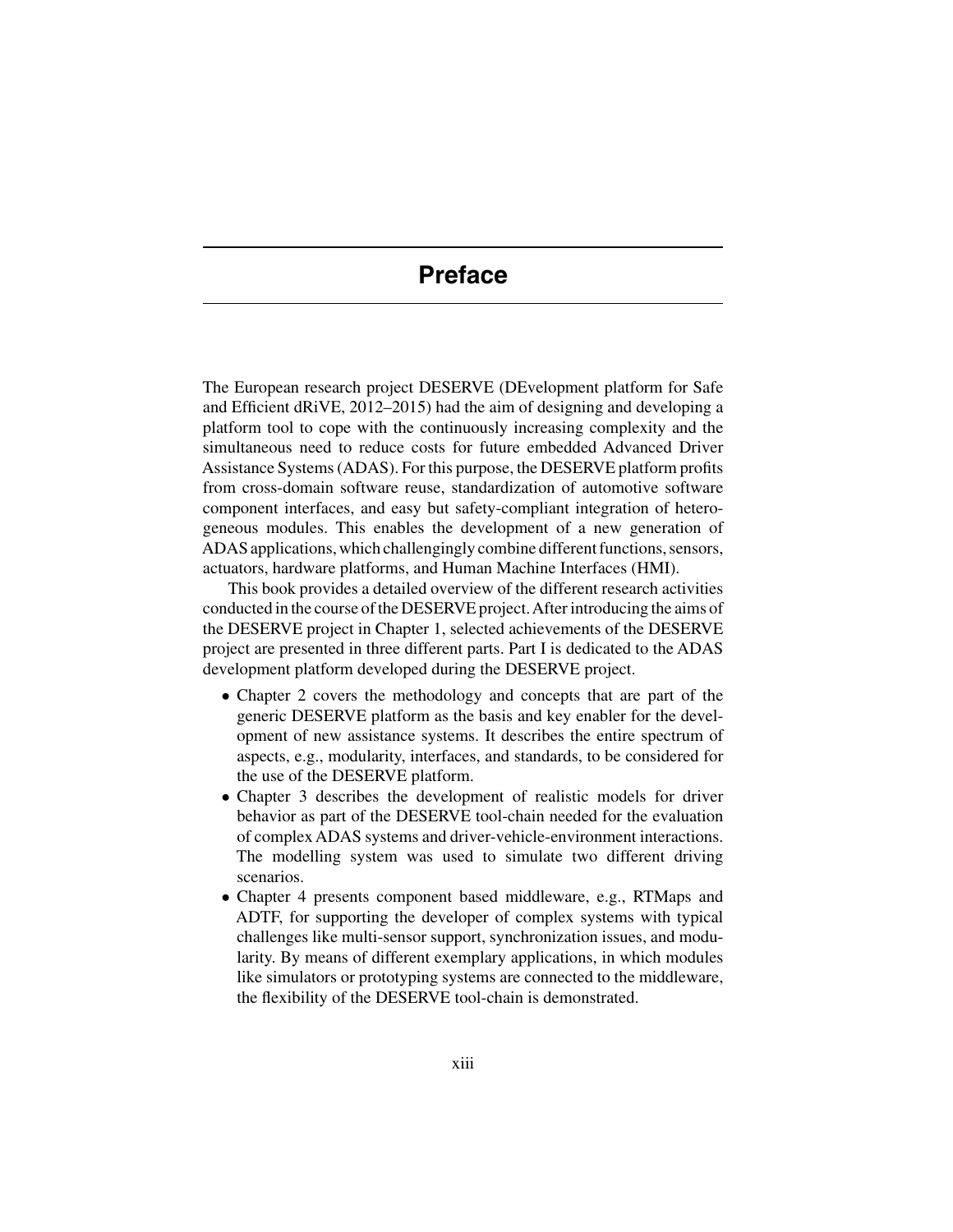#### xiv *Preface*

• Chapter 5 describes a model-in-the-loop approach for tuning ADAS parameters. Using the AVL CAMEO tool, model-based design space exploration and validation of a complex ADAS function is performed.

In Part II, ADAS applications used as test functions in the DESERVE project are explained.

- Chapter 6 presents an application of deep-learning techniques for semantic segmentation of camera images (i.e., Scene Labeling). After explaining the algorithmic basics, an FPGA-based implementation is presented and evaluated.
- Chapter 7 covers a system coupling an FPGA-based signal processing architecture for MIMO radar with a PC-based ADTF data postprocessing. The hardware-software combination maximizes processing performance and minimizes development time of complex systems.
- Chapter 8 describes a design space exploration for online calibration of wide baseline stereo camera systems using sparse feature correspondences in stereo images. Challenges in hardware implementations of feature matching are presented and hardware-specific solutions are discussed.
- Chapter 9 presents a first approach of arbitration and sharing vehicle control between driver and assistance system based on modelling vehicles and driver behavior and intentions. Fuzzy logic techniques are used to implement the control sharing and simulations allow testing of the systems.

Part III covers the validation and evaluation of two exemplary applications of the DESERVE platform.

- Chapter 10 aims at exploring effective design of Human Machine Interface (HMI). During the DESERVE project, in-vehicle HMI solutions for different functions were developed. The HMI design process for an exemplary function is described in this chapter.
- Chapter 11 shows a prototype system for vehicle-in-the-loop testing of ADAS functions that additionally analyzes the energy efficiency of the prototyped system. Combined with multi-sensor simulation, a virtual environment for testing ADAS functions is provided.

Further detailed information about the contributions of DESERVE can be found in the list of project deliverables referenced in each chapter.

This work was supported by the European Commission under the Artemis Joint Undertaking in the scope of the DESERVE project. We would like to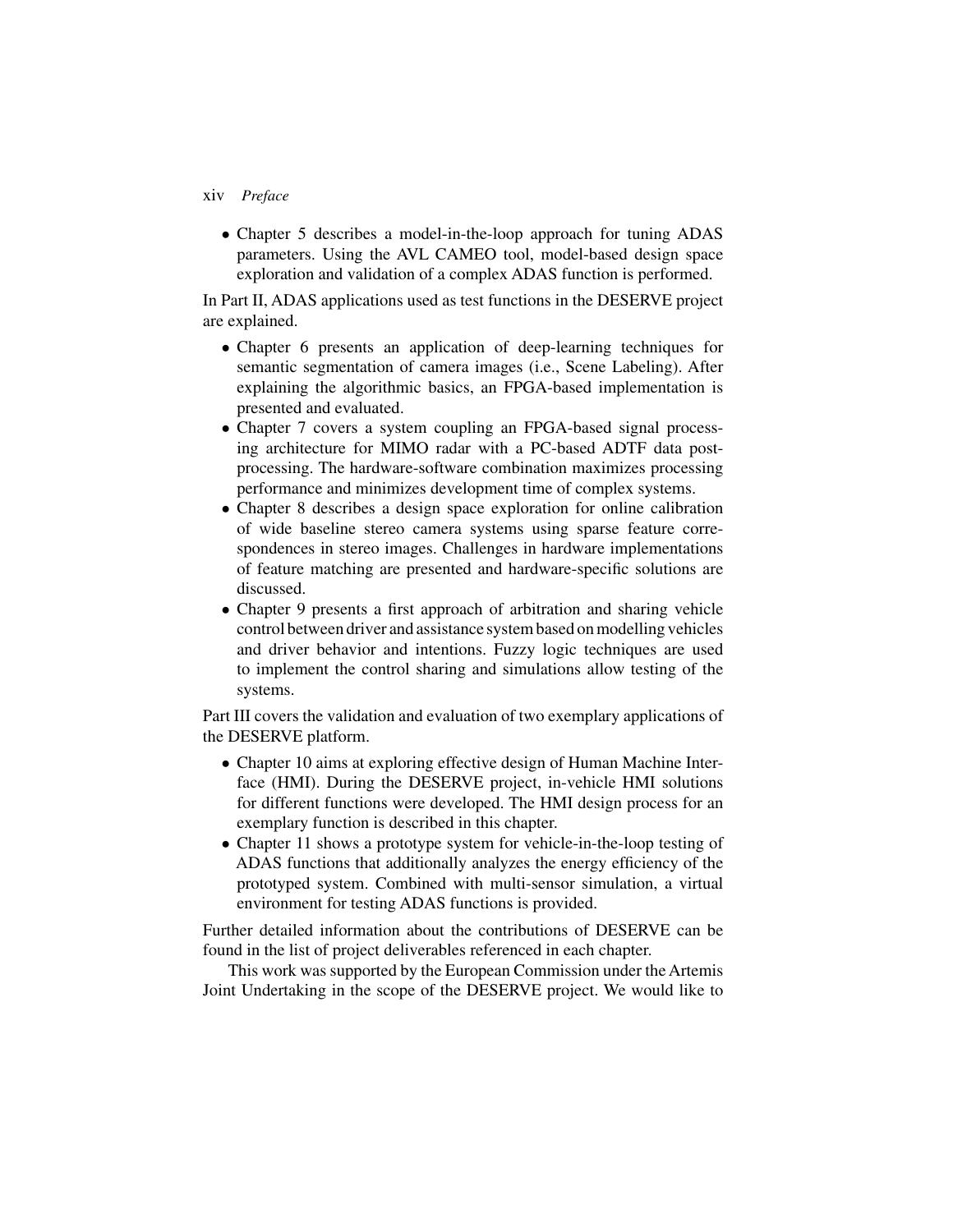#### *Preface* xv

thank all authors and co-authors for their excellent contributions. Special thanks to Matti Kutila for the efficient managing of the complete DESERVE project over three years. Further thanks to Martin Kunert who well-coordinated subprojects and who actively supported our work. Furthermore we want to thank the River Publishers Team, in particularly Mr. Mark de Jongh and Ms. Junko Nakajima for their great support.

We hope that you will enjoy reading this book.

Guillermo Payá Vayá Holger Blume

March 22th, 2017 Hannover (Germany)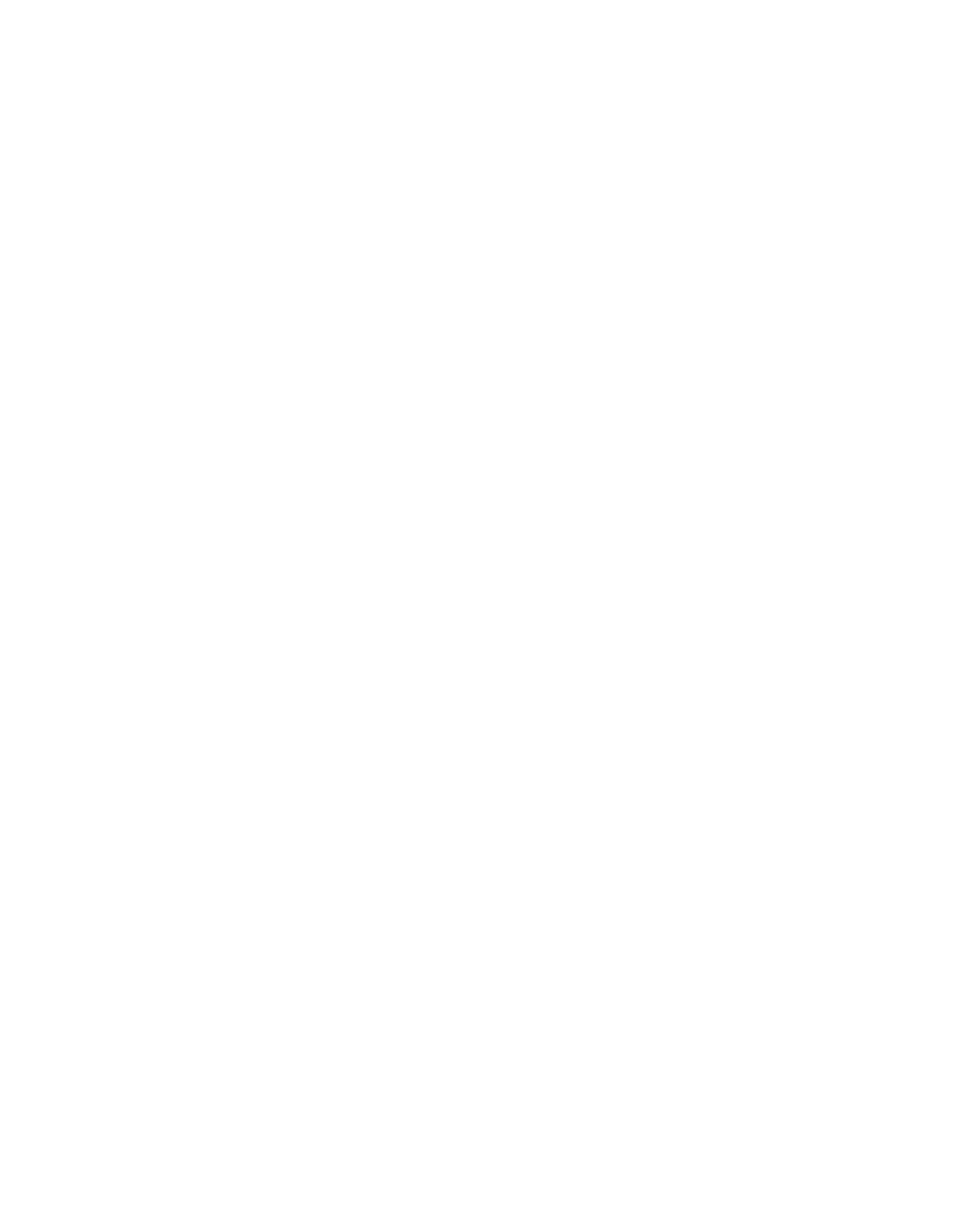# **List of Contributors**

**Abhishek Ravi,** *AVL List Gmbh, Austria*

**Andre Rolfsmeier, ´** *dSpace GmbH, Germany*

**Andrea Saroldi,** *C.R.F. S.C.p.A , Italy*

**Angel Cuevas,** *CTAG – Centro Tecnologico de Automoci ´ on de Galicia, Spain ´*

**Caterina Calefato,** *Unimore – University of Modena and Reggio Emilia – Italy*

**Chiara Ferrarini,** *Unimore – University of Modena and Reggio Emilia – Italy*

**Clement Galko, ´** *Univ. Rouen, UNIROUEN, ESIGELEC, IRSEEM 76000 Rouen, France*

**David Gonzalez, ´** *INRIA, France*

**Elisa Landini,** *RE:Lab srl, Italy*

**Eugen Schubert,** *Advanced Engineering Sensor Systems, Robert Bosch GmbH, Leonberg, Germany*

**Eva M. García Quinteiro,** *CTAG – Centro Tecnológico de Automoción de Galicia, Spain*

**Fabio Tango,** *CRF – Centro Ricerche Fiat, Italy*

**Fawzi Nashashibi,** *INRIA, France*

**Florian Giesemann,** *Institute of Microelectronic Systems, Leibniz Universitat¨ Hannover, Hannover, Germany*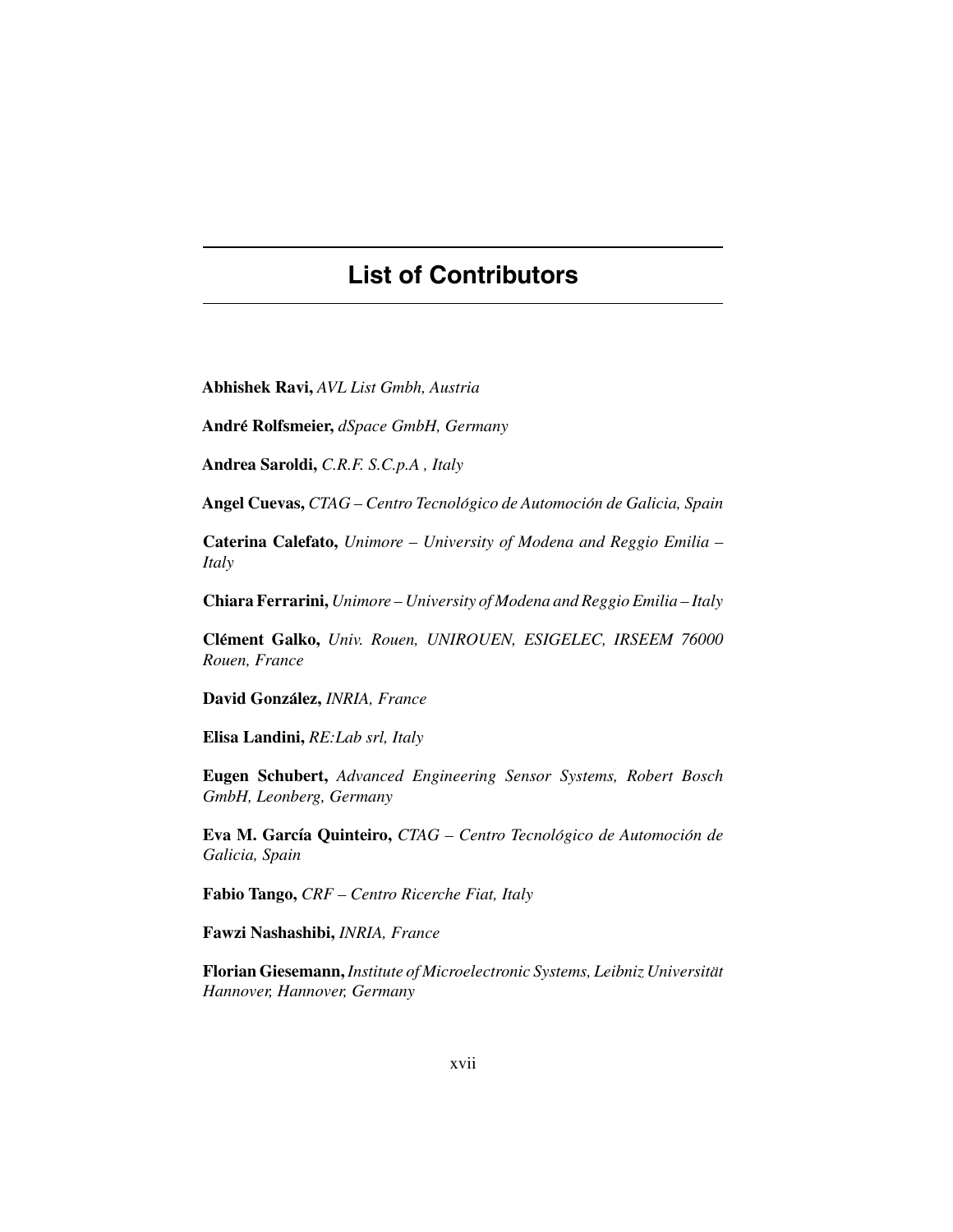xviii *List of Contributors*

**Frank Badstubner, ¨** *Infineon Technologies AG, Germany*

**Frank Meinl,** *Advanced Engineering Sensor Systems, Robert Bosch GmbH, Leonberg, Germany*

**Gideon Reade,** *ASL, U.K.*

Guillermo Payá-Vayá, Institute of Microelectronic Systems, Leibniz Univer*sitat Hannover, Hannover, Germany ¨*

**Gwenael Dunand, ¨** *Intempora, France*

**Hans Michael Koegeler,** *AVL List Gmbh, Austria*

**Hariharan Narasimman,** *Univ. Rouen, UNIROUEN, ESIGELEC, IRSEEM 76000 Rouen, France*

Holger Blume, *Institute of Microelectronic Systems, Leibniz Universität Hannover, Hannover, Germany*

**Jens Klimke,***Institute forAutomotive Engineering, RWTHAachen University, Steinbachstraße 7, 52074 Aachen, Germany*

**Joshue P´ erez, ´** *INRIA, France*

**Lars Krüger, Daimler AG, Vision Enhancement, Ulm, Germany** 

**Lutz Eckstein,** *Institute for Automotive Engineering, RWTH Aachen University, Steinbachstraße 7, 52074 Aachen, Germany*

**Marga Sáez Tort,** *CTAG – Centro Tecnológico de Automoción de Galicia, Spain*

**Martin Kunert,** *Advanced Engineering Sensor Systems, Robert Bosch GmbH, Leonberg, Germany*

**Matthias Limmer,** *Vision Enhancement, Daimler AG, Germany*

**Matti Kutila,** *VTT Technical Research Center of Finland Ltd., Finland*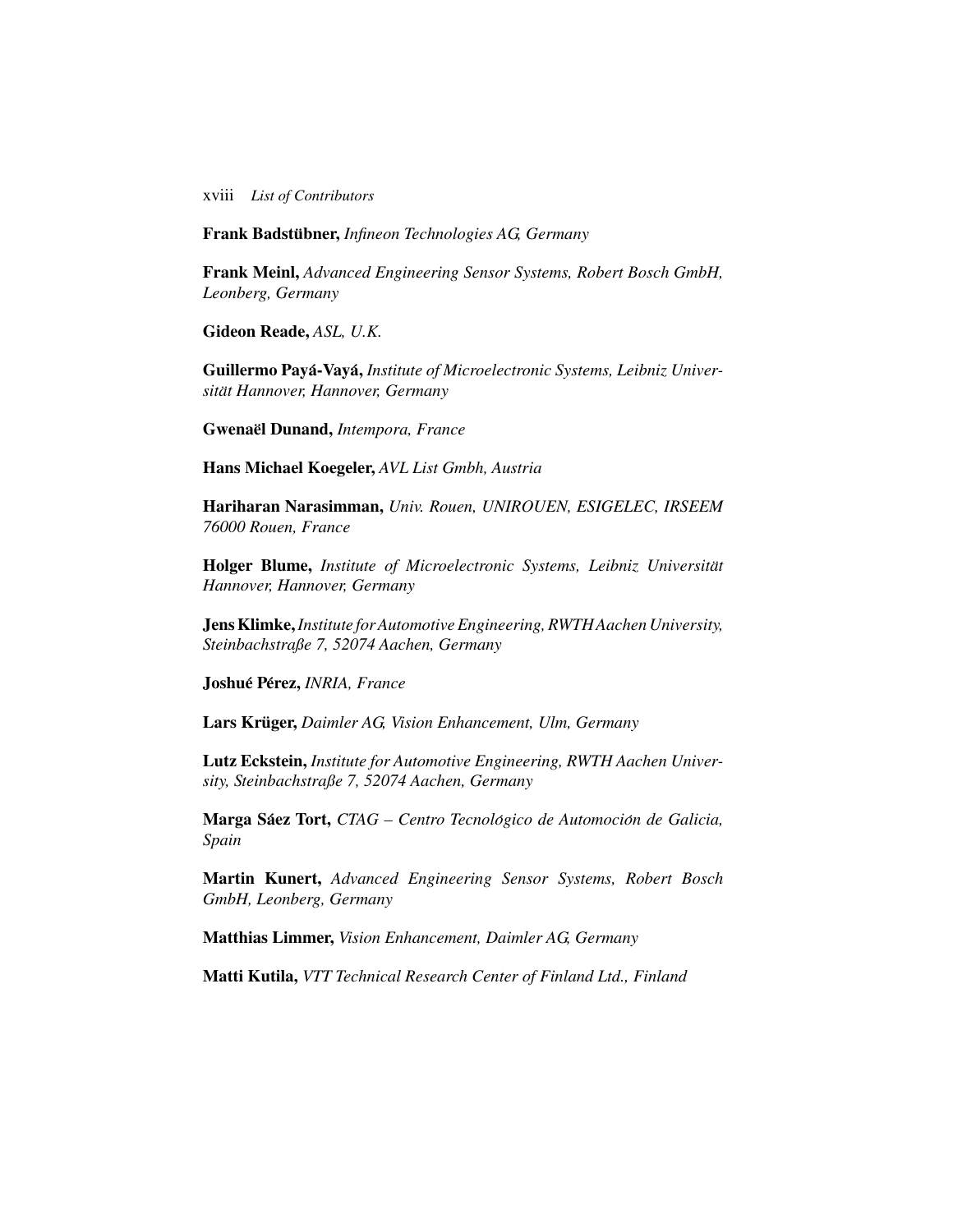**Nereo Pallaro,** *Centro Ricerche Fiat, Italy*

Nico Mentzer, *Institute of Microelectronic Systems, Leibniz Universität Hannover, Hannover, Germany*

**Nora von Egloffstein,** *Daimler AG, Vision Enhancement, Ulm, Germany*

**Ralf Kodel, ¨** *Infineon Technologies AG, Germany*

**Roberto Montanari,** *RE:Lab srl, Italy*

**Romain Rossi,** *Univ. Rouen, UNIROUEN, ESIGELEC, IRSEEM 76000 Rouen, France*

**Vicente Milanes, ´** *INRIA, France*

**Werner R. Ritter,** *Vision Enhancement, Daimler AG, Germany*

**Wilhelm Maurer,** *Infineon Technologies AG, Germany*

**Xavier Savatier,** *Univ. Rouen, UNIROUEN, ESIGELEC, IRSEEM 76000 Rouen, France*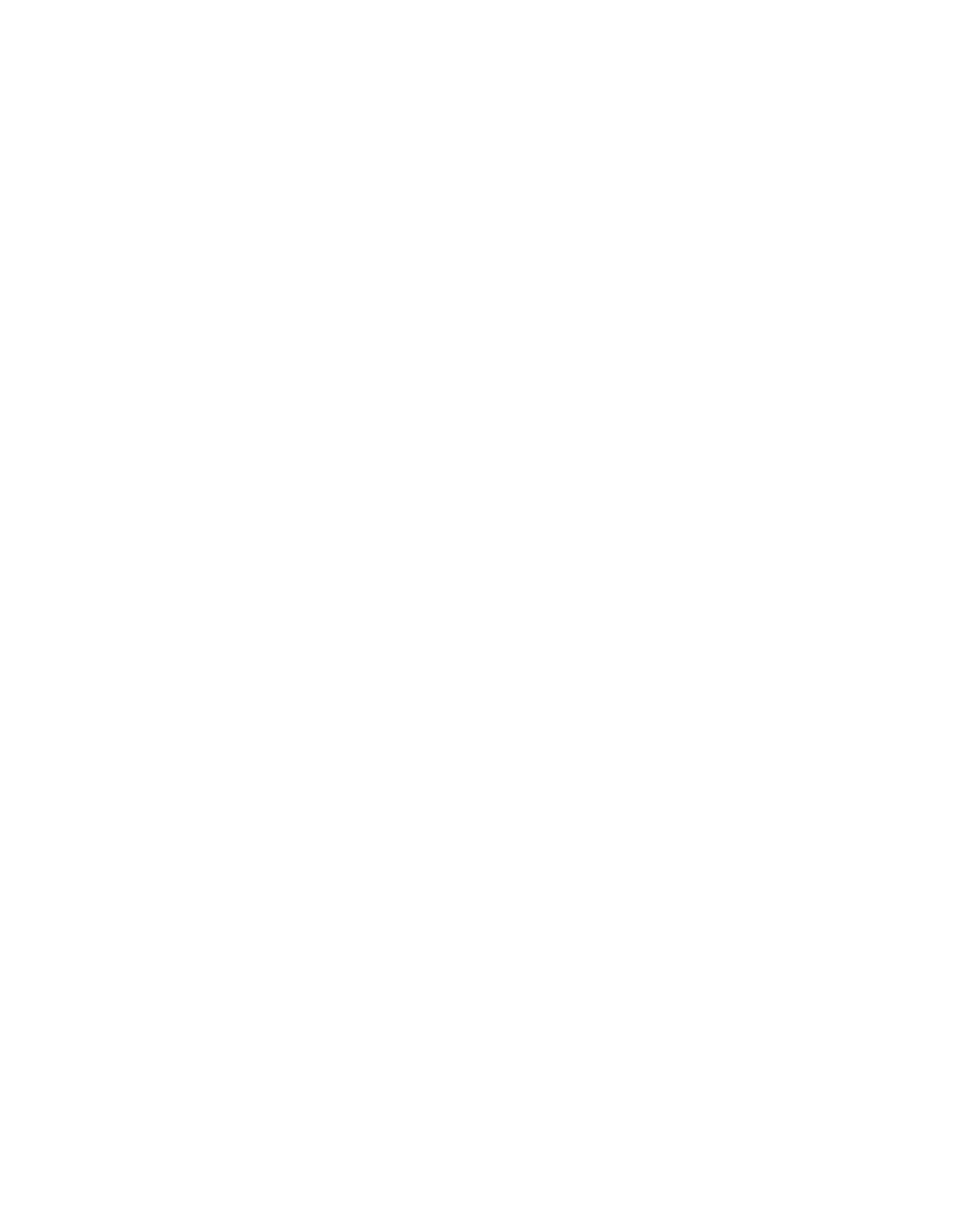# **List of Figures**

| Figure 1.1  | The DESERVE V-shape development process.                 | $\overline{4}$ |
|-------------|----------------------------------------------------------|----------------|
| Figure 1.2  | DESERVE platform concept for speeding                    |                |
|             | up the ADAS function development time.                   | 5              |
| Figure 2.1  | The DESERVE Platform – the enabler for next              |                |
|             | generation ADAS systems.                                 | 10             |
| Figure 2.2  | DESERVE platform enabled design                          |                |
|             | and development process.                                 | 12             |
| Figure 2.3  | ADAS development process.                                | 13             |
| Figure 2.4  | DESERVE platform framework.                              | 17             |
| Figure 2.5  | Perception platform functional architecture.             | 19             |
| Figure 2.6  | Application platform functional architecture.            | 21             |
| Figure 2.7  | DESERVE IWI platform.                                    | 22             |
| Figure 2.8  | DESERVE platform (e.g. for development                   |                |
|             | Level 2 – rapid prototyping system based on mixed        |                |
|             | PC and embedded controller framework).                   | 25             |
| Figure 2.9  | DESERVE approach - use of common platform                |                |
|             | for all ADAS modules.                                    | 27             |
| Figure 2.10 | DESERVE platform architecture.                           | 28             |
| Figure 2.11 | Overview on the principles of virtual interaction        |                |
|             | using the AUTOSAR. $\dots \dots \dots \dots \dots \dots$ | 29             |
| Figure 2.12 | Message box principle for intra-unit                     |                |
|             |                                                          | 31             |
| Figure 2.13 | AUTOSAR application software concept.                    | 32             |
| Figure 2.14 | Camera Interface (CIF) overview.                         | 34             |
| Figure 2.15 | Module interaction implies changes                       |                |
|             |                                                          | 36             |
| Figure 2.16 | SEooC safety mechanisms.                                 | 40             |
| Figure 2.17 | Top level safety requirements.                           | 41             |
| Figure 2.18 | Fault tolerant time interval (FTTI) definition.          | 41             |
| Figure 2.19 | Generic elements of safe computation                     |                |
|             | hardware platform.                                       | 42             |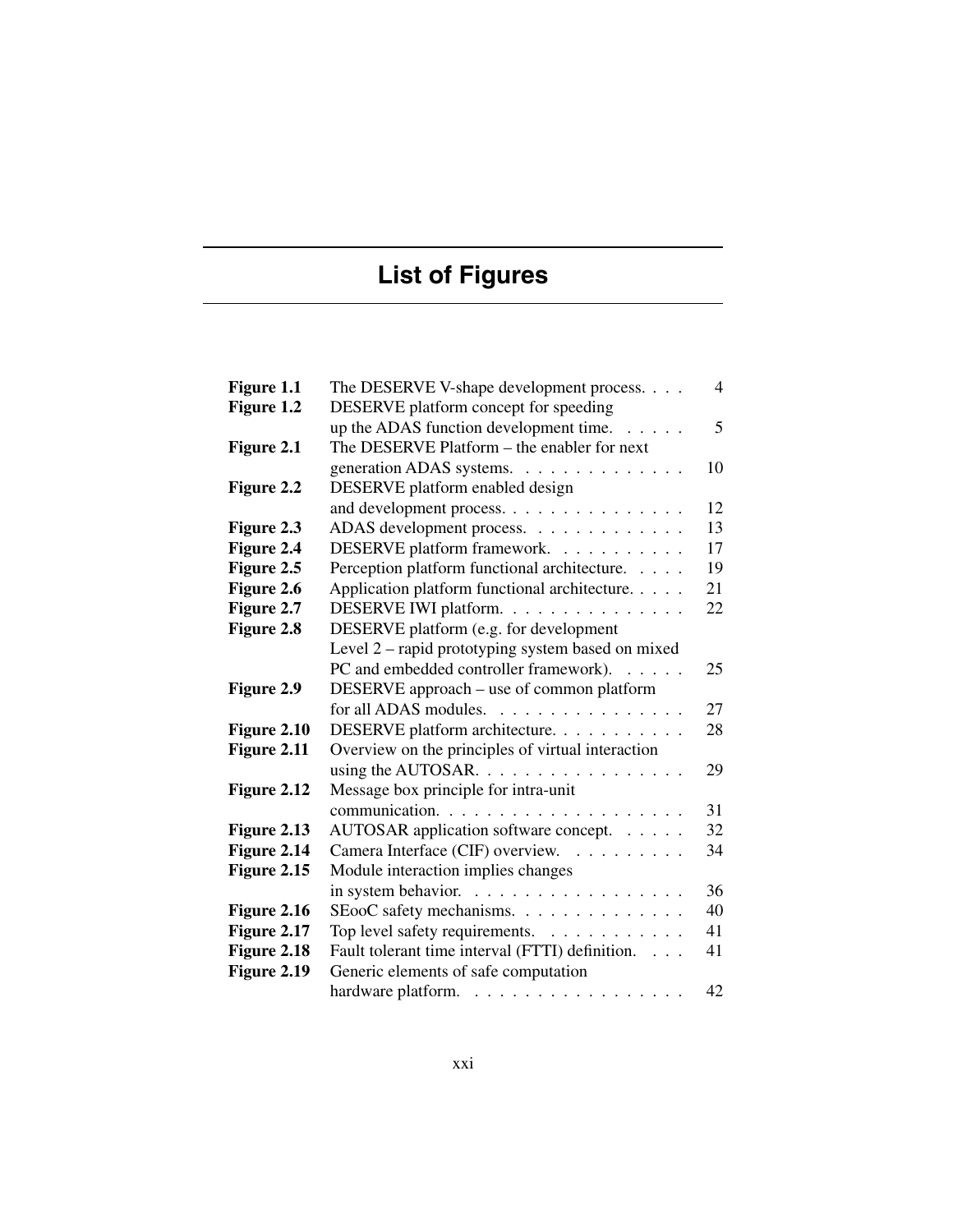## xxii *List of Figures*

| Figure 3.1 | Primary driving tasks which are implemented             |    |
|------------|---------------------------------------------------------|----|
|            | in the driver model within the DESERVE project          |    |
|            | separated by longitudinal and lateral control.          | 52 |
| Figure 3.2 | Manoeuvres which are implemented in the driver          |    |
|            | model within the DESERVE project.                       | 52 |
| Figure 3.3 | Driver model structure in the context of environment    |    |
|            | and vehicle: the structure includes perception,         |    |
|            | processing and action blocks including its functional   |    |
|            | modules and the regarded dynamic                        |    |
|            | information flow.<br>.                                  | 53 |
| Figure 3.4 | Process variables for the four basic driving            |    |
|            | motivations free moving, following, lane keeping        |    |
|            | and standing.<br>.                                      | 55 |
| Figure 3.5 | Process variables for the three manoeuvres              |    |
|            | lane change, stopping and Safe Passing.                 | 56 |
| Figure 3.6 | Sketch of the parameter blocks (brown) and model        |    |
|            | blocks (blue) of the driver model.                      | 57 |
| Figure 3.7 | Distribution of lower following time gaps for real      |    |
|            | drivers (blue bars) and the modelled distribution       |    |
|            | dependent on a normal distributed need for safety       |    |
|            | parameter (red line).                                   | 58 |
| Figure 3.8 | Stateflow model for a two-phase lane change             |    |
|            | including decision (A), progress control (B)            |    |
|            |                                                         | 60 |
| Figure 3.9 | Trajectories (velocity over x- and y-position) for left |    |
|            | turn including the simulation results for different     |    |
|            | parameter sets. The real driver data is measured        |    |
|            | on one intersection with 136 different drivers          |    |
|            |                                                         | 61 |
| Figure 4.1 | ADAS function requires many different type              |    |
|            | of sensor.                                              | 66 |
| Figure 4.2 | Synchronisation issues.                                 | 67 |
| Figure 4.3 | The RTMaps Studio.                                      | 68 |
| Figure 4.4 | Components and interfaces.                              | 69 |
| Figure 4.5 | Inspecting data with the data viewer.                   | 70 |
| Figure 4.6 | Developing a new component.                             | 71 |
| Figure 4.7 | dSPACE MicroAutobox and RTMaps Bridge.                  | 72 |
| Figure 4.8 | ProSivic working together with RTMaps.                  | 73 |
|            |                                                         |    |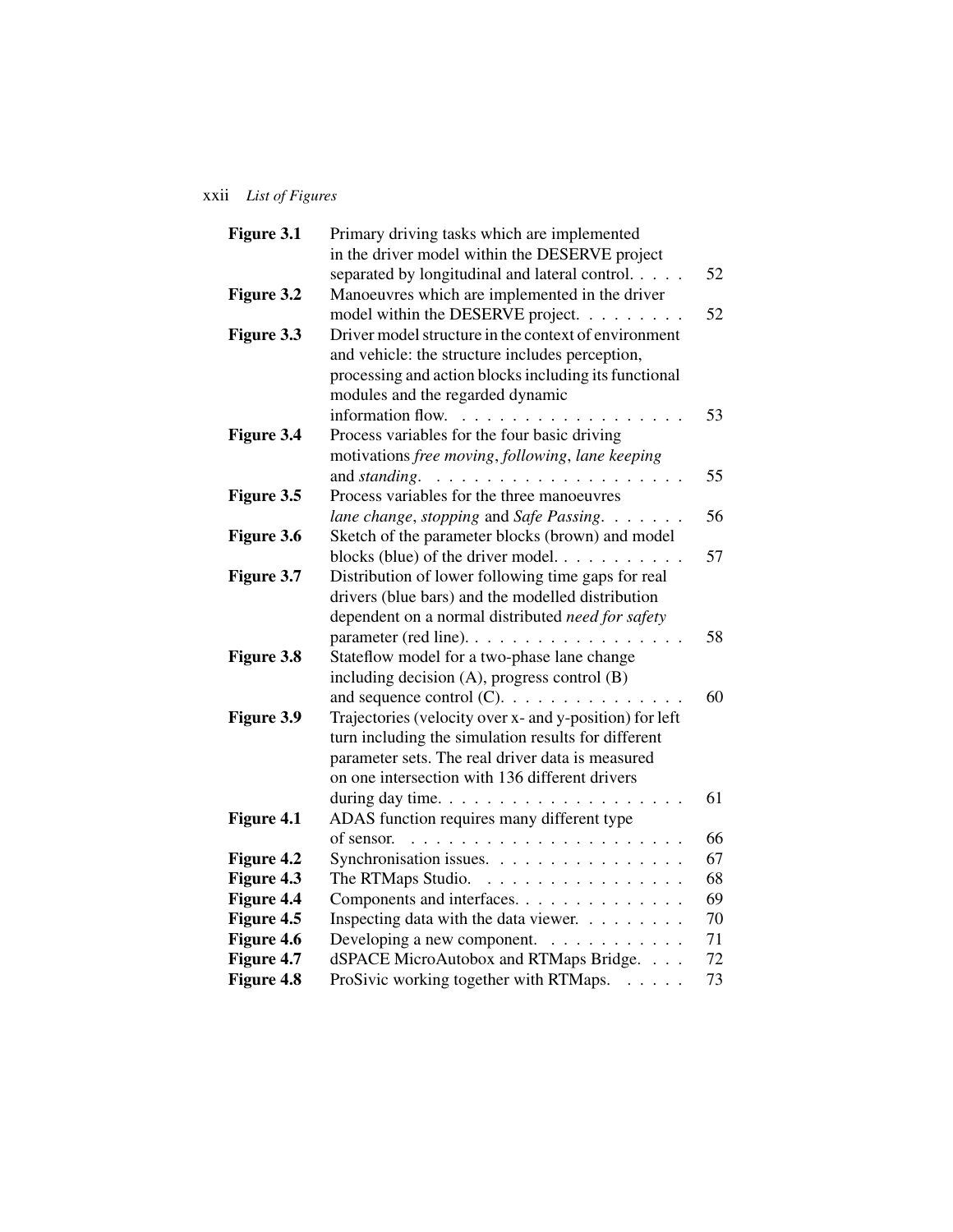*List of Figures* xxiii

| Figure 5.1  | Separation of software and tuning parameters       |     |
|-------------|----------------------------------------------------|-----|
|             | in a control unit. $\ldots$                        | 78  |
| Figure 5.2  | History of powertrain tuning (calibration).        | 78  |
| Figure 5.3  | Illustration of a generalized development          |     |
|             | environment and manual tuning process.             | 80  |
| Figure 5.4  | Model-based tuning task illustrated.               | 81  |
| Figure 5.5  | Velocity profiles for a sample test run using      |     |
|             | the control function.                              | 84  |
| Figure 5.6  | Function developed using IPG carmaker              |     |
|             | and MATLAB simulink.                               | 85  |
| Figure 5.7  | Function overview.                                 | 86  |
| Figure 5.8  | Illustration of the kinematic variables A_MAX      |     |
|             |                                                    | 86  |
| Figure 5.9  | Illustration of the design variable (variation)    |     |
|             |                                                    | 88  |
| Figure 5.10 | Key performance indicators.                        | 89  |
| Figure 5.11 | IPG Carmaker test environment.                     | 90  |
| Figure 5.12 | Test run overview illustrating the work flow.      | 90  |
| Figure 5.13 | Left image illustrates the test preparation window |     |
|             | while the right image illustrates the test         |     |
|             |                                                    | 91  |
| Figure 5.14 | Checking for outliers in the measured variables.   | 92  |
| Figure 5.15 | Check of DoE design and the boundaries             |     |
|             | of variation parameters.<br>.                      | 93  |
| Figure 5.16 | Figure depicting the quality of empirical          |     |
|             | modeling. $\ldots$                                 | 93  |
| Figure 5.17 | Intersection plot highlighting the influence       |     |
|             | of each variation on the output variables          |     |
|             | and their interaction.                             | 94  |
| Figure 5.18 | Optimization setting window in AVL CAMEO.          | 95  |
| Figure 5.19 | Trade-off plot between comfort and speed.          | 96  |
| Figure 5.20 | Sporty mode vs comfort mode.                       | 97  |
| Figure 5.21 | Verification plot to see how well the measured     |     |
|             | results from the verification run fit the model    |     |
|             |                                                    | 98  |
| Figure 5.22 | Digitized road used for the validation run.        | 99  |
| Figure 5.23 | Measurements comparison when run on comfort        |     |
|             | mode (in blue) and sporty mode (in red).           | 100 |
| Figure 6.1  | Model of an artificial neuron.                     | 108 |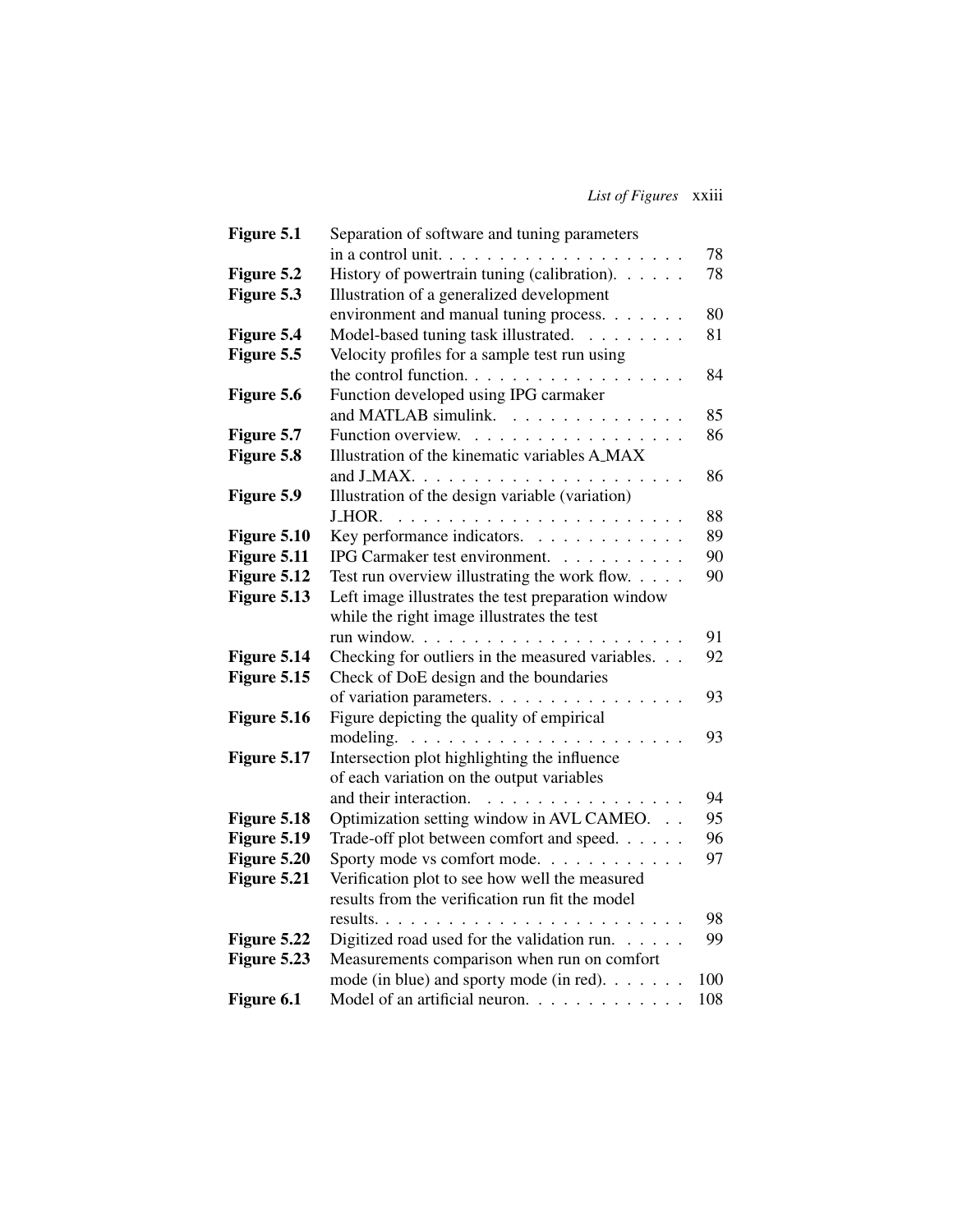### xxiv *List of Figures*

| Figure 6.2 | Exemplary activation functions used in neural                       |     |
|------------|---------------------------------------------------------------------|-----|
|            | networks.                                                           | 109 |
| Figure 6.3 | Example of a fragmentation after a $2 \times 2$ pooling.            |     |
|            | The naïve approach would only produce the bright                    |     |
|            | pixels, while an overlapping pooling produces                       |     |
|            | all other possible pixels (purple, green, and blue).                |     |
|            | These pixels must be reordered to be able to correctly              |     |
|            | continue with the forward propagation of the neural                 |     |
|            | network                                                             | 114 |
| Figure 6.4 | The complete processing chain from input image                      |     |
|            | to a scene labeled image is displayed. After building               |     |
|            | an image pyramid of 3 layers and the local                          |     |
|            | normalization every scale is fed to its own processing              |     |
|            | chain. This produces 6 class membership probability                 |     |
|            | maps. They can be interpreted and augmented                         |     |
|            | as seen in the output image. $\ldots$<br>$\cdots$                   | 116 |
| Figure 6.5 | The image pyramid construction layer produces                       |     |
|            | 3 scales that are locally normalized in $15 \times 15$              |     |
|            | windows. Every scale is propagated independently.                   |     |
|            | There are in total 2 convolution layers with $16 \times 7 \times 7$ |     |
|            | filter kernels using the ReLU activation function.                  |     |
|            | After activation a $2 \times 2$ max-pooling is performed            |     |
|            | followed by a fragmentation in the first pooling                    |     |
|            | layer. A second fragmentation is not necessary since                |     |
|            | the second pooling layer is followed by                             |     |
|            | a defragmentation. The small scaled feature maps                    |     |
|            | are sampled up and fed to a classification layer, being             |     |
|            | a $6 \times 1 \times 1$ convolution layer. Finally, a pixel         |     |
|            |                                                                     | 117 |
| Figure 6.6 | Displayed are the learn curves of three different                   |     |
|            | network topologies. Each topology was trained                       |     |
|            | three times and the learn curves were averaged.                     |     |
|            | The averaged learn curves are displayed as solid                    |     |
|            | lines while the standard deviation for 50 epochs                    |     |
|            | is displayed as the area around the lines. $\dots \dots$            | 118 |
| Figure 7.1 | FMCW ramp waveform shown as frequency                               |     |
|            | over time f(t). The solid line represents                           |     |
|            | the transmitted signal (TX) while the dashed line                   |     |
|            | is the received signal $(RX)$ .                                     | 135 |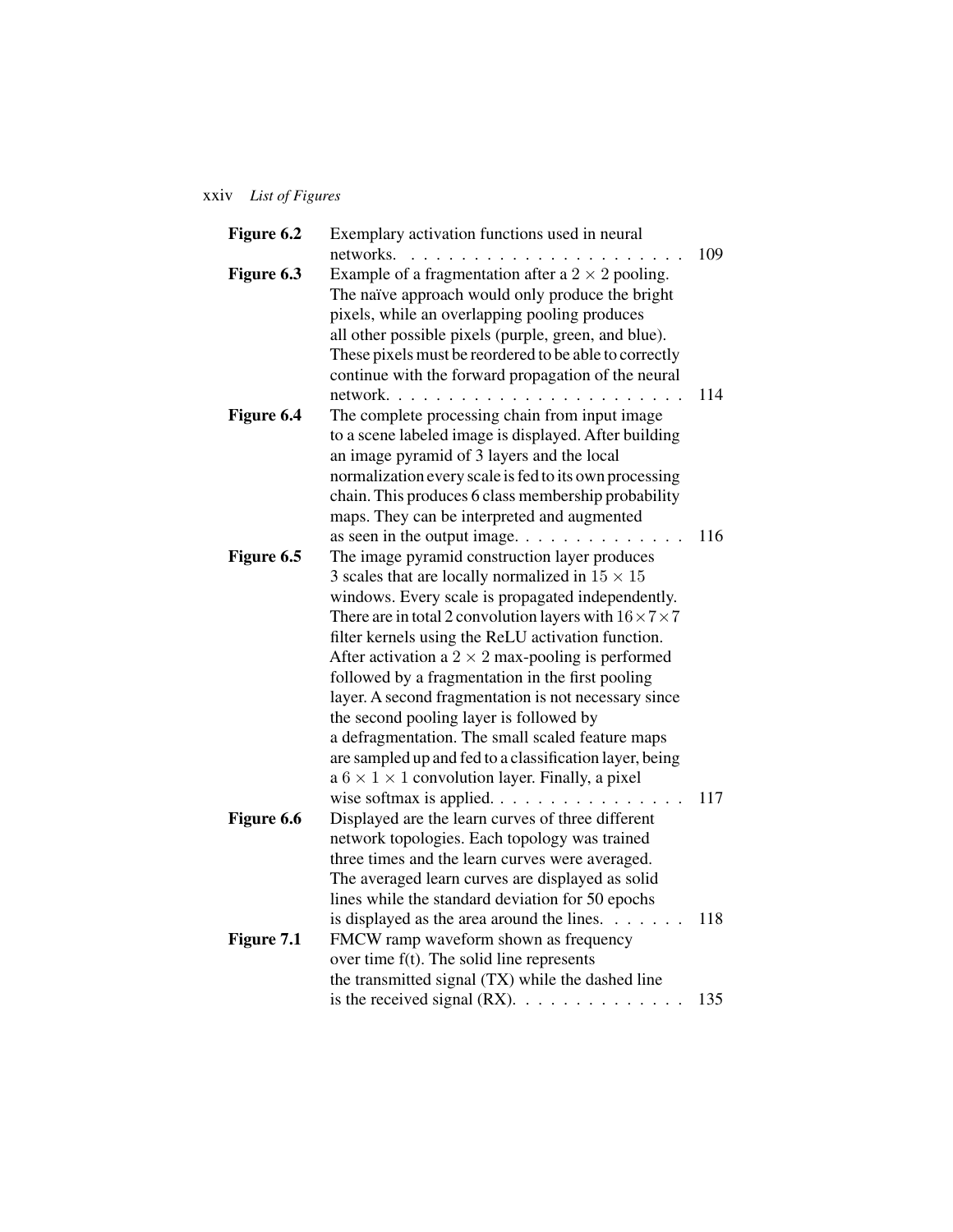*List of Figures* xxv

| Figure 7.2  | Chirp-sequence modulation.                           | 136 |
|-------------|------------------------------------------------------|-----|
| Figure 7.3  | Possible MIMO antenna array design: The physical     |     |
|             | receiver array (blue) is extended by several virtual |     |
|             | antennas (red squares) due to the second             |     |
|             | transmitter TX 2.<br>.                               | 137 |
| Figure 7.4  | CA-CFAR sliding window implementation.               | 139 |
| Figure 7.5  | Rank-only OS-CFAR implementation.                    | 141 |
| Figure 7.6  | Additive white Gaussian noise model.                 | 143 |
| Figure 7.7  | Histogram of a noise measurement showing             |     |
|             | the chi-squared distribution before and after NCI.   | 143 |
| Figure 7.8  | Uniform linear antenna array with spacing            |     |
|             | d and resulting steering vector $v(\alpha)$ .        | 144 |
| Figure 7.9  | Architecture of a streaming hardware accelerator. .  | 145 |
| Figure 7.10 | Radix-2 FFT implementation based on a multi-path     |     |
|             | delay commutator (MDC) pipeline.                     | 146 |
| Figure 7.11 | Radix-2 FFT implementation based                     |     |
|             | on a SDF pipeline.                                   | 147 |
| Figure 7.12 | Effects of different word lengths on the amount      |     |
|             | of quantization noise.                               | 150 |
| Figure 7.13 | Architecture of the rank-only OS-CFAR                |     |
|             | accelerator.                                         | 152 |
| Figure 7.14 | Resource usage against number of channels            |     |
|             | for a constant window size $(128 \text{ cells})$ .   | 152 |
| Figure 7.15 | Resource usage against window size for different     |     |
|             | number of channels.                                  | 153 |
| Figure 8.1  | Algorithmic overview. Input of the processing chain  |     |
|             | is a stereo image pair, in which sparse pixel        |     |
|             | correspondences are extracted for online camera      |     |
|             | calibration. After the calibration, rectification    |     |
|             | is performed as a preprocessing step for disparity   |     |
|             |                                                      | 158 |
| Figure 8.2  | Left (top) and right (bottom) image from a stereo    |     |
|             | camera system showing detected SIFT-image            |     |
|             | features. Detected feature points of the left/right  |     |
|             | image are displayed in red/green, matches            |     |
|             | are displayed in blue. Scale and rotation            |     |
|             | of the SIFT-features are illustrated by the circle   |     |
|             |                                                      | 159 |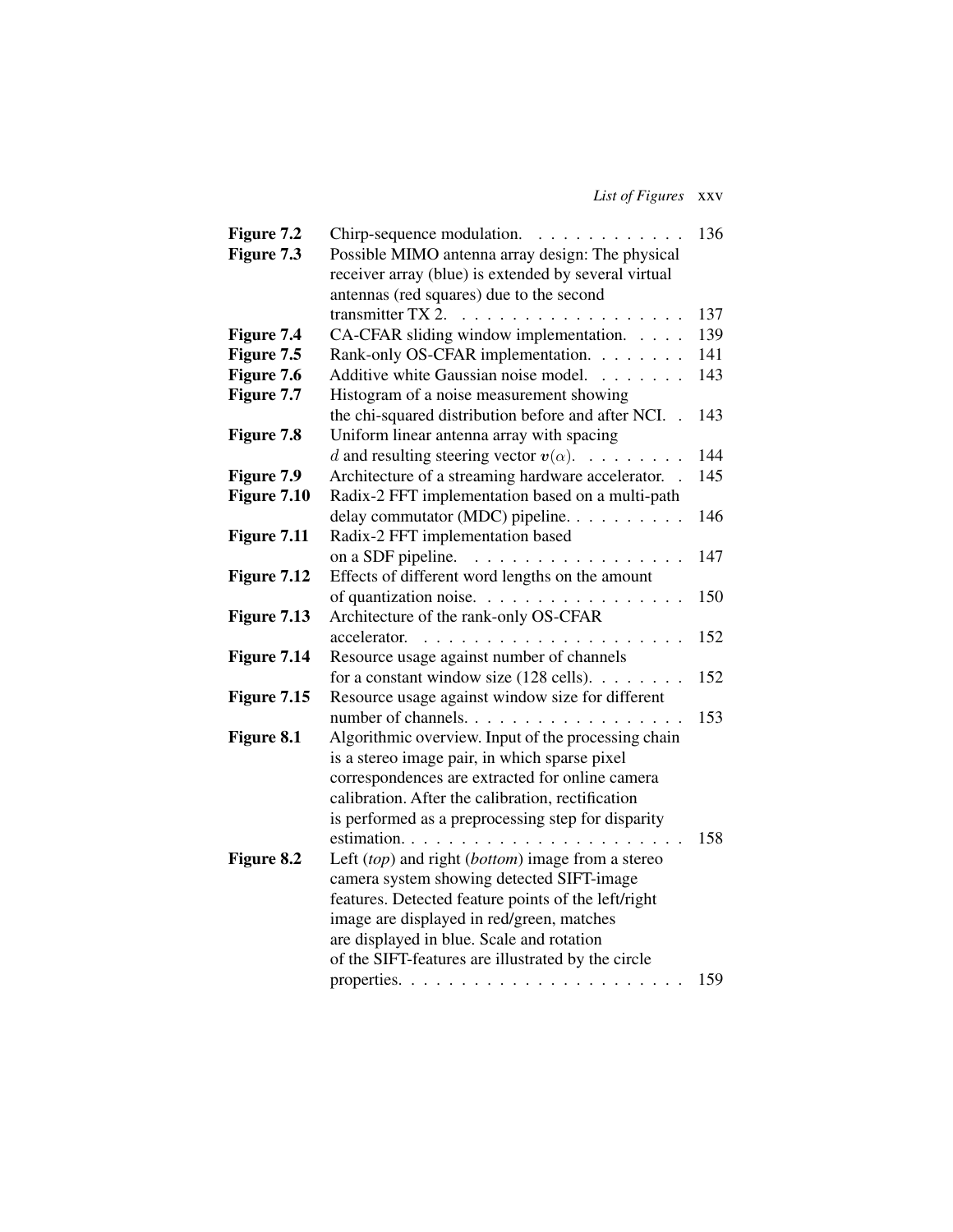## xxvi *List of Figures*

| Figure 8.3  | Detection of edges and corners by image gradients.                                    |     |
|-------------|---------------------------------------------------------------------------------------|-----|
|             | The blue circle shows a possible feature point,                                       |     |
|             | surrounded by a local neighborhood. (a) Low image                                     |     |
|             | gradients in two spatial directions represent texture                                 |     |
|             | free image areas. (b) A high image gradient                                           |     |
|             | in one spatial direction indicates a possible edge,                                   |     |
|             | (c) in two spatial directions a possible corner.<br>$\cdots$                          | 163 |
| Figure 8.4  | Intensity comparisons of pixel, which are located                                     |     |
|             | on a Bresenham Circle. The central pixel                                              |     |
|             | is determined as a corner if a certain number                                         |     |
|             | of continuous pixel intensities is brighter or darker                                 |     |
|             | than the central pixel. This is combined                                              |     |
|             | with an adoptable threshold to avoid                                                  |     |
|             | instabilities.                                                                        | 164 |
| Figure 8.5  | Detection of corners of different image scales.                                       |     |
|             | With strongly different object sizes in the image,                                    |     |
|             | a corresponding corner is not detectable (red circle),                                |     |
|             | but by a repeated image scaling.<br>.                                                 | 164 |
| Figure 8.6  | Blob detector. The detected blobs are displayed                                       |     |
|             | as red circles. The blob's size is displayed                                          |     |
|             | as the diameter of the circle.                                                        | 165 |
| Figure 8.7  | Blob detection based on circular image region                                         |     |
|             | for a scene with a large viewpoint change. The region                                 |     |
|             | on which the blob feature extraction is based only                                    |     |
|             | partially covers the corresponding region                                             |     |
|             | and thus, will lead to non-matching image                                             |     |
|             | features. $\ldots$ $\ldots$ $\ldots$ $\ldots$ $\ldots$ $\ldots$                       | 165 |
| Figure 8.8  | Affine-Invariant Interest Point Detection.                                            |     |
|             | The circular point neighborhood is replaced                                           |     |
|             | with an ellipse in order to achieve independent                                       |     |
|             | orthogonal varying detection scales for interest point                                |     |
|             | detection. Before applying a detection algorithm,                                     |     |
|             | the local neighborhood is affine normalized, which                                    |     |
|             | results in a circular neighborhood and a transformed                                  |     |
|             | image patch. $\ldots$<br>1.1.1.1                                                      | 166 |
| Figure 8.9  | Sampling grids for generating different descriptors:                                  |     |
|             | (a) SIFT, (b) Shape Context, (c) DAISY.<br>$\mathbb{R}^d$ . The set of $\mathbb{R}^d$ | 167 |
| Figure 8.10 | Sampling pattern. (a) BRISK descriptor, (b) FREAK                                     |     |
|             | descriptor. Sampling patterns define                                                  |     |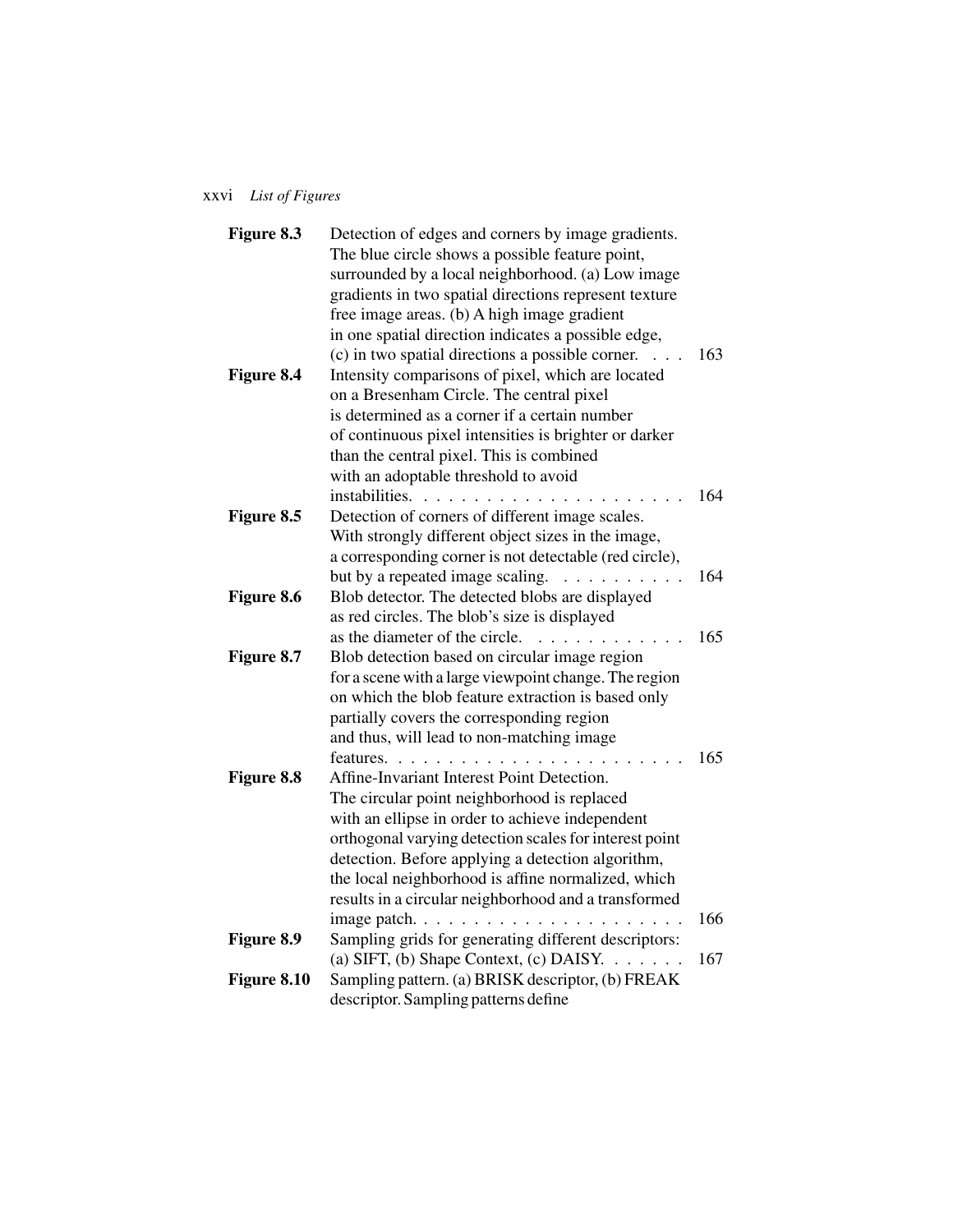*List of Figures* xxvii

|             | a set of sampling locations (blue circles),                                                       |     |
|-------------|---------------------------------------------------------------------------------------------------|-----|
|             | of whose image information is smoothed                                                            |     |
|             | with spatial-dependent filter kernels (red circles).                                              |     |
|             | Out of the sampling pattern the sampling pairs                                                    |     |
|             | for the binary tests for the descriptor generation                                                |     |
|             | are selected                                                                                      | 168 |
| Figure 8.11 | Two variations of sampling pairs of the FREAK                                                     |     |
|             | descriptor. A fixed combination of sampling                                                       |     |
|             | locations is selected as descriptor specific sampling                                             |     |
|             | pairs, with which the binary tests for the descriptor                                             |     |
|             | generation is performed.<br>$\mathcal{L}^{\mathcal{A}}$ . The set of the set of the $\mathcal{A}$ | 169 |
| Figure 8.12 | Rotation invariance is achieved by rotating                                                       |     |
|             | the sampling grid by the main orientation                                                         |     |
|             | before extracting the descriptor.                                                                 | 170 |
| Figure 8.13 | Scale-space. An input image is down sampled                                                       |     |
|             | to achieve multiple scales of the image. On each                                                  |     |
|             | scale, feature candidates are found, whereas                                                      |     |
|             | repeated candidates are removed. The scale                                                        |     |
|             | with the highest information content                                                              |     |
|             | for the feature candidate is selected                                                             |     |
|             | as the feature scale                                                                              | 170 |
| Figure 8.14 | Multi-scale approach for blob detection.                                                          |     |
|             | The same blob with differing scales                                                               |     |
|             | in two images and the related response                                                            |     |
|             | (normalized Laplacian of Gaussian)                                                                |     |
|             | over scales is shown. The scale                                                                   |     |
|             | with the highest information content                                                              |     |
|             | is chosen as a blob.                                                                              | 171 |
| Figure 8.15 | Image pyramid. The scale-space is constructed                                                     |     |
|             | by different octaves, which consists of multiple                                                  |     |
|             | intervals. Each interval indicates a specific                                                     |     |
|             | variant of the used Gaussian kernel. In order                                                     |     |
|             | to approximate the Laplace scale-space,                                                           |     |
|             | the Difference of Gaussian                                                                        |     |
|             | is determined.                                                                                    | 177 |
| Figure 8.16 | Generation of feature descriptor. The local                                                       |     |
|             | neighborhood is subdivided into independent                                                       |     |
|             | subregions, which are combined into individual                                                    |     |
|             | histograms. After a weighting and smoothing,                                                      |     |
|             |                                                                                                   |     |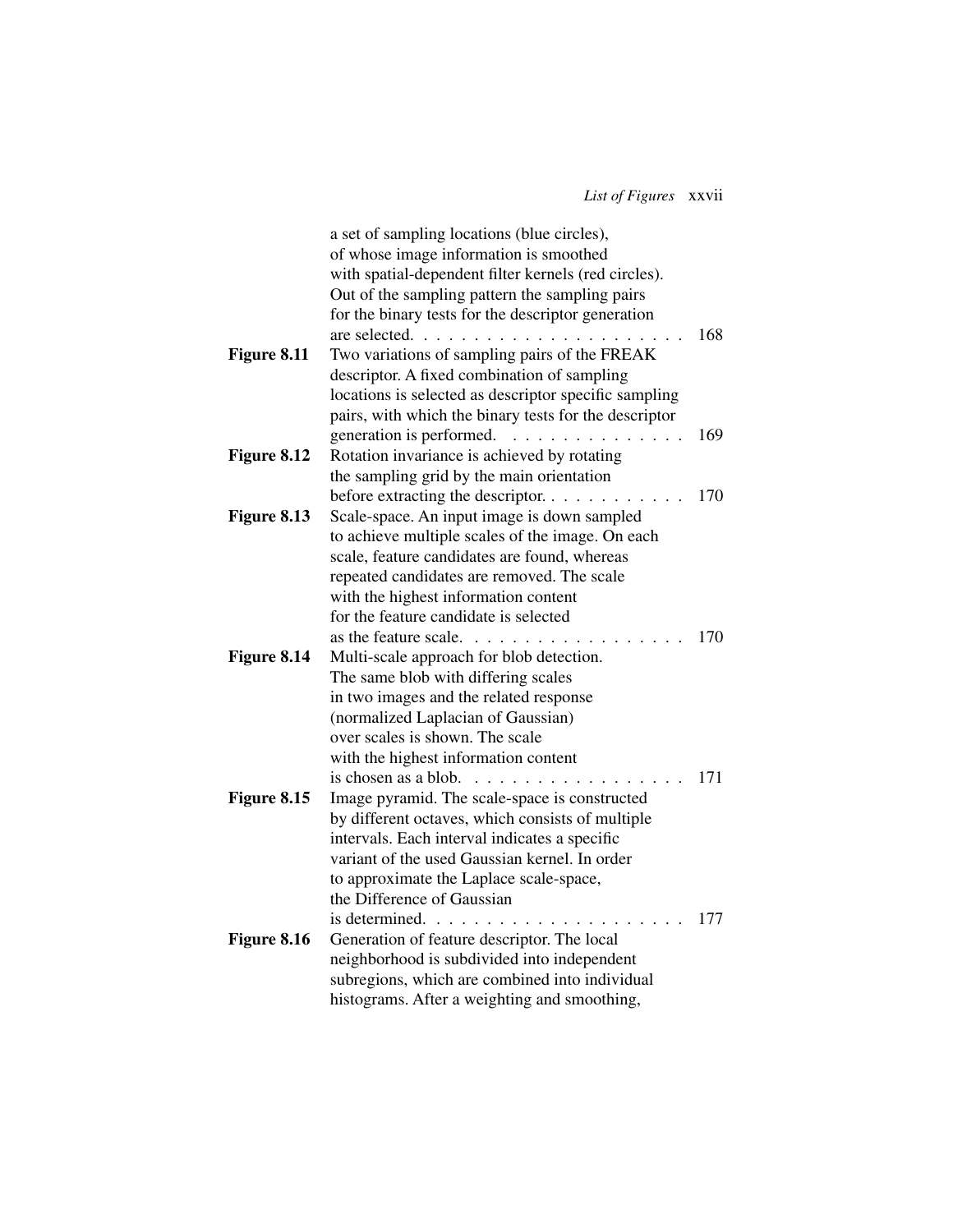### xxviii *List of Figures*

|             | the feature descriptor is generated by concatenating                                                                    |     |
|-------------|-------------------------------------------------------------------------------------------------------------------------|-----|
|             | the single histograms to as a resulting feature                                                                         |     |
|             | vector. $\ldots$<br>$\cdots$                                                                                            | 178 |
| Figure 8.17 | Extracted SIFT-features with exemplary                                                                                  |     |
|             | geometry-based restriction of matching                                                                                  |     |
|             | candidates. By restricting possible matching                                                                            |     |
|             | candidates geometrically, the problem                                                                                   |     |
|             | size is significantly reduced.                                                                                          | 179 |
| Figure 8.18 | Exemplary results of feature matching. The left                                                                         |     |
|             | and right stereo images are overlaid; features                                                                          |     |
|             | of the left/right image are displayed in red/green.                                                                     |     |
|             | Correct matches are depicted in yellow; false                                                                           |     |
|             | matches are shown in blue. The upper image shows                                                                        |     |
|             | the results of the initial brute force matching,                                                                        |     |
|             | whereas the lower image shows the results                                                                               |     |
|             | of the enhanced matching process.                                                                                       | 180 |
| Figure 8.19 | Verification of match positions with disparity maps.                                                                    |     |
|             | For rectified images, the horizontal difference                                                                         |     |
|             | of feature positions of a corresponding pixel pair                                                                      |     |
|             | equals the related value of the disparity map.                                                                          |     |
|             | With this technique, it is possible to validate                                                                         |     |
|             | resulting matching lists for datasets with ground                                                                       |     |
|             | truth disparity maps.<br>.                                                                                              | 183 |
| Figure 8.20 | Comparison of the resulting SIFT-features of the left                                                                   |     |
|             | input image for 12 bpp images and 8 bpp images.                                                                         |     |
|             | In the 12 bpp input image, an overall number                                                                            |     |
|             | of 1,069 features have been detected, whereas                                                                           |     |
|             | in the 8 bpp input image 1,056 features have been                                                                       |     |
|             | determined. A subset of 1,045 features (97.8%)                                                                          |     |
|             | is identical in both images (blue). There are                                                                           |     |
|             | 14 (1.3%) exclusive 8 bpp feature positions                                                                             |     |
|             | (red) detected and 24 $(2.2\%)$ exclusive                                                                               |     |
|             | 12 bpp feature positions (orange).<br>$\begin{array}{cccccccccccccc} . & . & . & . & . & . & . & . & . & . \end{array}$ | 185 |
| Figure 8.21 | Comparison of the resulting pixel correspondences                                                                       |     |
|             | for the 8 bpp and 12 bpp input images.                                                                                  |     |
|             | In the 12 bpp input image, an overall number                                                                            |     |
|             | of 611 pixel pairs has been detected, whereas                                                                           |     |
|             | in the 8 bpp input image 608 correspondences                                                                            |     |
|             | have been determined. A subset of 587 pairs (96.1%)                                                                     |     |
|             |                                                                                                                         |     |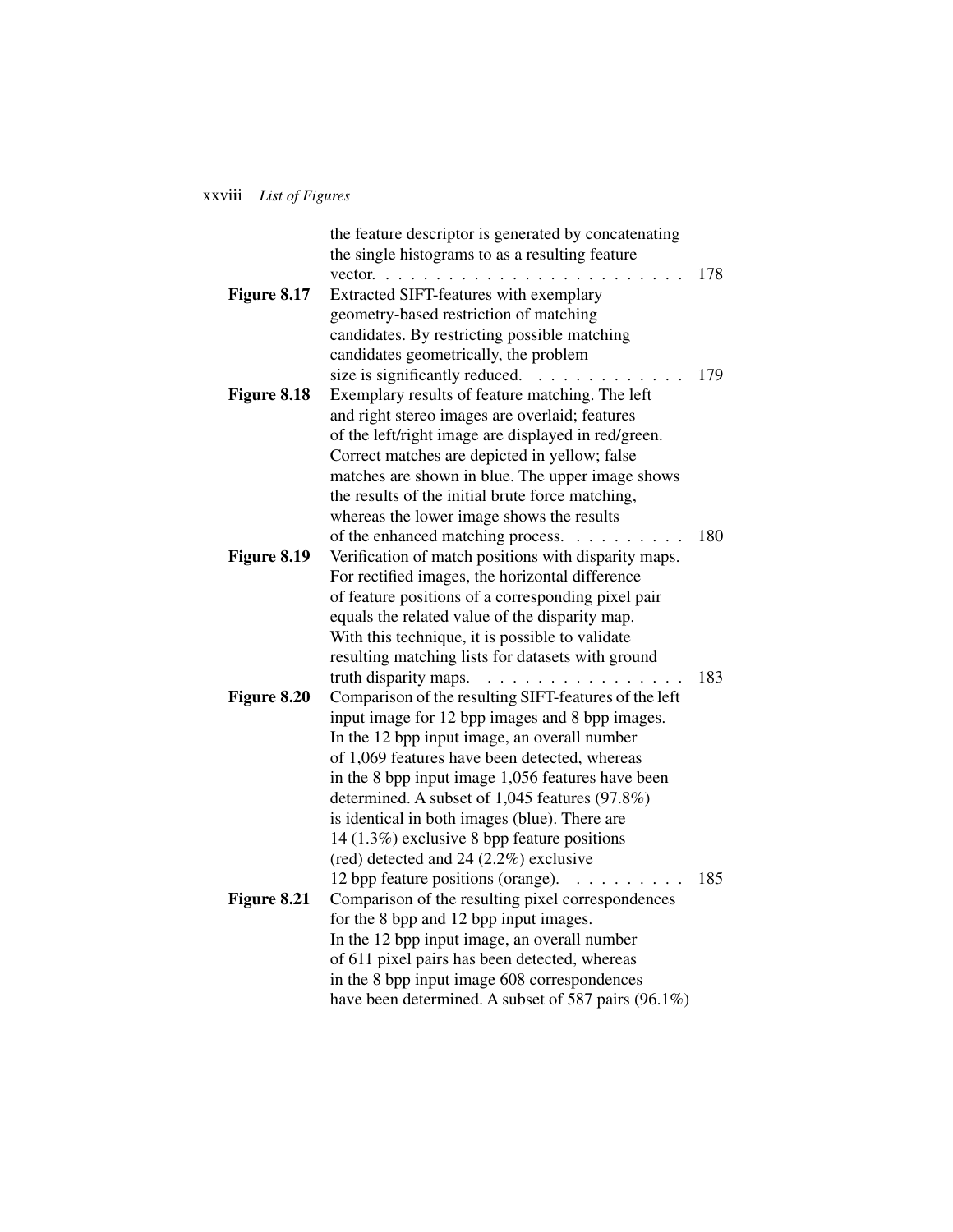*List of Figures* xxix

|             | is identical in both images (blue lines).                       |     |
|-------------|-----------------------------------------------------------------|-----|
|             | Furthermore, there are 23 (3.8%) exclusive                      |     |
|             | 8 bpp pairs (red lines) and 24 (3.9%)                           |     |
|             | exclusive 12 bpp pixel correspondences                          |     |
|             | (orange lines). $\ldots$                                        | 185 |
| Figure 8.22 | Histogram of random generated SIFT-descriptor                   |     |
|             | distances of an idealized NNB feature matching.                 |     |
|             | The right distribution with mean $\mu_2$ displays the           |     |
|             | distances of wrong matches, whereas the left                    |     |
|             | distribution with mean $\mu_1$ illustrates the correct          |     |
|             | matches. $\ldots$ $\ldots$ $\ldots$                             | 186 |
| Figure 8.23 | Histogram of descriptor distances for a NNB                     |     |
|             | SIFT-feature matching with the extracted threshold              |     |
|             | according to Otsu. Distances of correct/wrong                   |     |
|             | matches are displayed in blue/orange. The complete              |     |
|             | distribution is shown in purple.                                | 187 |
| Figure 8.24 | Histograms of descriptor distances for different                |     |
|             | NNB feature matching case studies                               |     |
|             | with the extracted threshold according to Otsu.                 |     |
|             | Distances of correct/wrong matches are displayed                |     |
|             | in blue/orange. The complete distribution                       |     |
|             | is shown in purple. Due to different descriptors                |     |
|             | and resulting matching distances, various                       |     |
|             | axis scales for clear presentation                              |     |
|             | are used<br>$\mathbf{1}$<br>$\sim$ $\sim$ $\sim$ $\sim$         | 189 |
| Figure 8.25 | Exemplary histogram for the distribution                        |     |
|             | of matching candidates for the geometry-based                   |     |
|             | feature matching (see Table 8.4). The average                   |     |
|             | number of candidates is 7 candidates                            |     |
|             | per matching event.                                             | 190 |
| Figure 8.26 | Rates of disparity verified pixel correspondences               |     |
|             | for different offsets $\varepsilon$ and three matching methods. |     |
|             | For all methods, the rate of correct matches runs into          |     |
|             | saturation. The NNB matching method performs                    |     |
|             | best over all offsets $\varepsilon$ . (TB: Threshold-Based      |     |
|             | Matching; NNB: Nearest-Neighbor-Based                           |     |
|             | Matching; NNDR: Nearest-Neighbor Distance                       |     |
|             | Ratio Matching).                                                | 192 |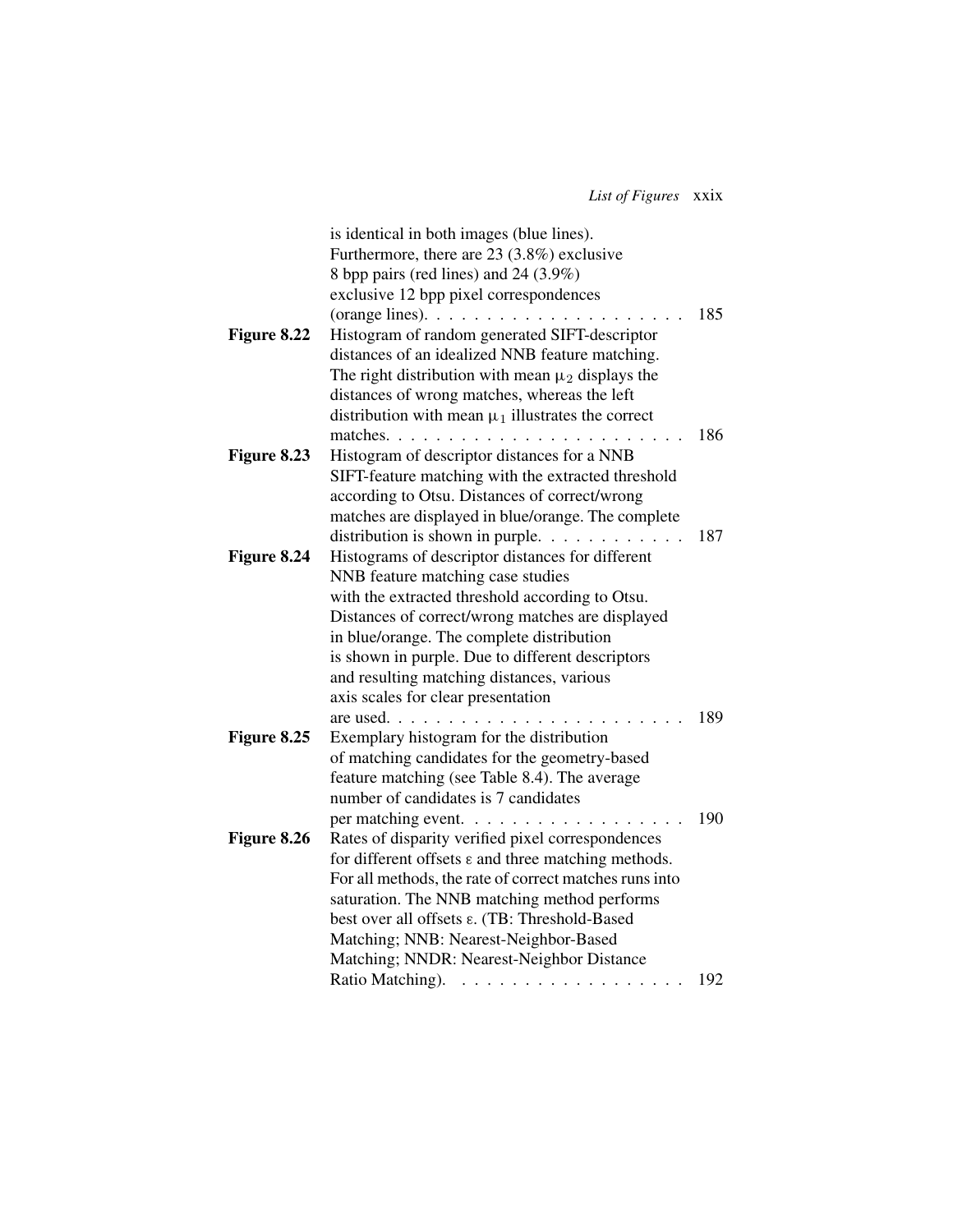## xxx *List of Figures*

| Break down of SIFT-feature extraction into four      |                                                                                                                                                                                                                                                                                                                                                       |
|------------------------------------------------------|-------------------------------------------------------------------------------------------------------------------------------------------------------------------------------------------------------------------------------------------------------------------------------------------------------------------------------------------------------|
| algorithmic steps and relating qualitatively quota   |                                                                                                                                                                                                                                                                                                                                                       |
| of control complexity and complexity (i.e., regular  |                                                                                                                                                                                                                                                                                                                                                       |
|                                                      | 193                                                                                                                                                                                                                                                                                                                                                   |
|                                                      | 204                                                                                                                                                                                                                                                                                                                                                   |
| Stages on the longitudinal control of the vehicle.   | 205                                                                                                                                                                                                                                                                                                                                                   |
|                                                      | 206                                                                                                                                                                                                                                                                                                                                                   |
|                                                      | 206                                                                                                                                                                                                                                                                                                                                                   |
|                                                      | 208                                                                                                                                                                                                                                                                                                                                                   |
|                                                      | 208                                                                                                                                                                                                                                                                                                                                                   |
|                                                      | 210                                                                                                                                                                                                                                                                                                                                                   |
|                                                      | 210                                                                                                                                                                                                                                                                                                                                                   |
|                                                      | 211                                                                                                                                                                                                                                                                                                                                                   |
|                                                      | 212                                                                                                                                                                                                                                                                                                                                                   |
|                                                      | 213                                                                                                                                                                                                                                                                                                                                                   |
|                                                      |                                                                                                                                                                                                                                                                                                                                                       |
| for on-road vehicles.<br>.                           | 215                                                                                                                                                                                                                                                                                                                                                   |
| Arbitration and control sharing application:         |                                                                                                                                                                                                                                                                                                                                                       |
|                                                      | 220                                                                                                                                                                                                                                                                                                                                                   |
| Total number of fatalities in road traffic accidents |                                                                                                                                                                                                                                                                                                                                                       |
|                                                      | 229                                                                                                                                                                                                                                                                                                                                                   |
| Holistic HMI concept, that shows: IPC display 12";   |                                                                                                                                                                                                                                                                                                                                                       |
|                                                      |                                                                                                                                                                                                                                                                                                                                                       |
|                                                      | 236                                                                                                                                                                                                                                                                                                                                                   |
|                                                      | 236                                                                                                                                                                                                                                                                                                                                                   |
| Holistic HMI layout with the user menu               |                                                                                                                                                                                                                                                                                                                                                       |
| in the central area. $\ldots$                        | 237                                                                                                                                                                                                                                                                                                                                                   |
| Holistic HMI layout with the lane change assist      |                                                                                                                                                                                                                                                                                                                                                       |
|                                                      | 237                                                                                                                                                                                                                                                                                                                                                   |
| Holistic HMI layout with the rear view camera        |                                                                                                                                                                                                                                                                                                                                                       |
|                                                      | 237                                                                                                                                                                                                                                                                                                                                                   |
| Holistic HMI layout with the night vision system     |                                                                                                                                                                                                                                                                                                                                                       |
|                                                      | 238                                                                                                                                                                                                                                                                                                                                                   |
| (A-B-C-D) Holistic HMI left area with: lane          |                                                                                                                                                                                                                                                                                                                                                       |
| departure warning, collision warning, Rear           |                                                                                                                                                                                                                                                                                                                                                       |
| approaching vehicle system, pedestrian               |                                                                                                                                                                                                                                                                                                                                                       |
|                                                      | 238                                                                                                                                                                                                                                                                                                                                                   |
|                                                      | Top view of a parking assistance system.<br>Aided park system.<br>Automatic park systems.<br>DESERVE platform.<br>DESERVE platform framework.<br>SAE J3016 standards of driving automation levels<br>General diagram.<br>in Europe. $\ldots \ldots \ldots \ldots \ldots \ldots$<br>SW commands; left stalk commands; buttons;<br>Holistic HMI layout. |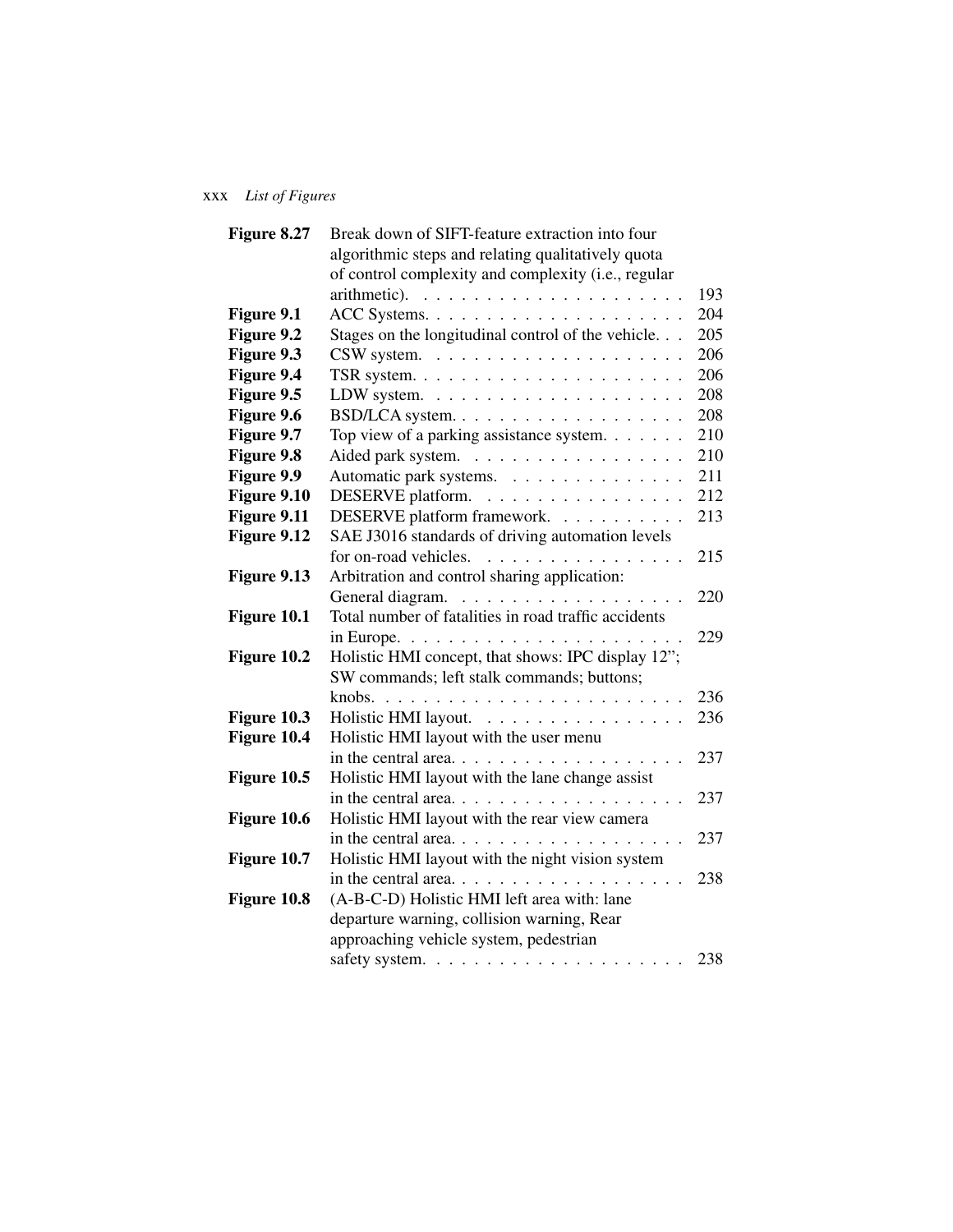| Figure 10.9         | Immersive HMI concept shows: 3,5" IPC display;             |     |
|---------------------|------------------------------------------------------------|-----|
|                     | touch display 8,5" in the dashboard; head-up               |     |
|                     | display for the windscreen; SW commands;                   |     |
|                     | left stalk commands; buttons; knobs.                       | 239 |
| Figure 10.10        | Immersive HMI concept: instrument panel                    |     |
|                     | cluster display                                            | 239 |
| <b>Figure 10.11</b> | Immersive HMI concept: dashboard                           |     |
|                     |                                                            | 240 |
| <b>Figure 10.12</b> | Immersive HMI concept: head-up display                     |     |
|                     |                                                            | 240 |
| <b>Figure 10.13</b> | Smart HMI concept.                                         | 241 |
| Figure 10.14        | Smart HMI concept: Nomadic device with night               |     |
|                     | vision system. $\ldots \ldots \ldots \ldots \ldots \ldots$ | 241 |
| <b>Figure 10.15</b> | Radar chart summarizing HMI evaluation                     |     |
|                     | for the 6 HMI concepts. Bis concepts are concept           |     |
|                     | $1, 2, 3$ with implicit drowsiness.                        | 243 |
| Figure 10.16        | Proposed change to create the final DESERVE                |     |
|                     |                                                            | 245 |
| <b>Figure 10.17</b> | Final DESERVE HMI concept: warning area.                   | 245 |
| Figure 10.18        | Final DESERVE HMI concept: rear                            |     |
|                     |                                                            | 245 |
| Figure 10.19        | Final DESERVE HMI concept: navigation.                     | 246 |
| Figure 11.1         | Overview of the SERBER VeHIL system.                       | 254 |
| Figure 11.2         | Block diagram of the SERBER system.                        | 258 |
| Figure 11.3         | Sample video output of Pro-Sivic.                          | 259 |
| Figure 11.4         | RTMAPS diagram of the system (extract).                    | 260 |
| Figure 11.5         | Mobileye 560 aftermarket vision-based ADAS.                | 261 |
| Figure 11.6         | RTMAPS diagram of the V2V task.                            | 261 |
| Figure 11.7         | The Biocar test vehicle on the Horiba chassis              |     |
|                     |                                                            | 262 |
| Figure 11.8         | Overview of the urban environment                          |     |
|                     |                                                            | 263 |
| Figure 11.9         | Inner view of the vehicle. $\ldots$ ,                      | 264 |
| <b>Figure 11.10</b> | Lane departure warning triggered.                          | 264 |
| <b>Figure 11.11</b> | V2V Communication HMI.                                     | 265 |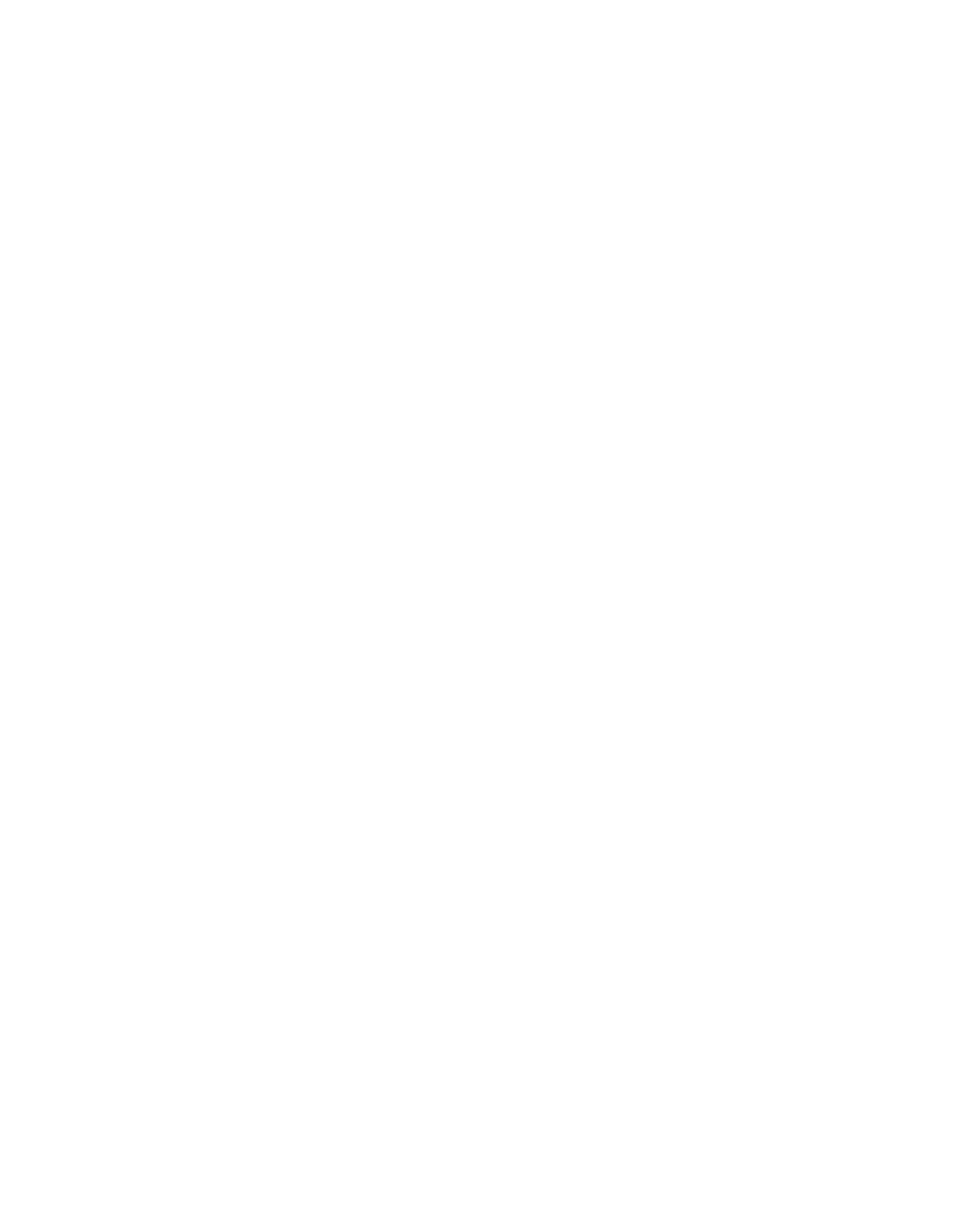# **List of Tables**

| Table 1.1 | Scientific and technical objectives                            | $\overline{2}$ |
|-----------|----------------------------------------------------------------|----------------|
| Table 5.1 | Range of variation parameters used                             |                |
|           | in the tuning task $\ldots \ldots \ldots \ldots \ldots \ldots$ | 88             |
| Table 5.2 | Variations values for comfort and sporty mode                  | 96             |
| Table 6.1 | The confusion matrix of topology 3-2-32                        |                |
|           | and the respective FNR, FPR and IU for each class.             |                |
|           | The classes are background (Bg), road (Rd),                    |                |
|           | vehicle (Veh), sky, vulnerable road users (VRU)                |                |
|           | and infrastructure (Inf). Each cell shows                      |                |
|           | the percentage (from all pixels in the dataset)                |                |
|           | of actual class (row) predicted as class (column)              | 118            |
| Table 6.2 | Displayed are the measures Accuracy (ACC), mean                |                |
|           | Intersection over Union (mIU), Matthews Correlation            |                |
|           | Coefficient (MCC) and mean False Negative Rate                 |                |
|           | (mFNR) for 3 topologies $\ldots$ ,                             | 120            |
| Table 6.3 | Input image sizes for three different scales                   |                |
|           | in the exemplary convolutional neural network $\ldots$         | 123            |
| Table 6.4 | Number of operations for the exemplary                         |                |
|           | convolutional neural network<br>.                              | 123            |
| Table 6.5 | Comparison of different implementations                        |                |
|           | of convolutional neural networks on different                  |                |
|           |                                                                | 124            |
| Table 7.1 | Resource usage of different pipelined FFT                      |                |
|           |                                                                | 147            |
| Table 8.1 | Overview of feature detectors                                  | 172            |
| Table 8.2 | Overview of feature descriptors                                | 172            |
| Table 8.3 | Numbers of extracted SIFT-features and detected                |                |
|           | matches for 8 bpp input images and 12 bpp images.              |                |
|           | The number of the geometry-based (GB)                          |                |
|           | nearest-neighbor distance ratio matches (NNDR)                 |                |
|           | drops significantly but ensures a high explicitness            |                |
|           | of matches. The algorithmic parameters of the                  |                |

xxxiii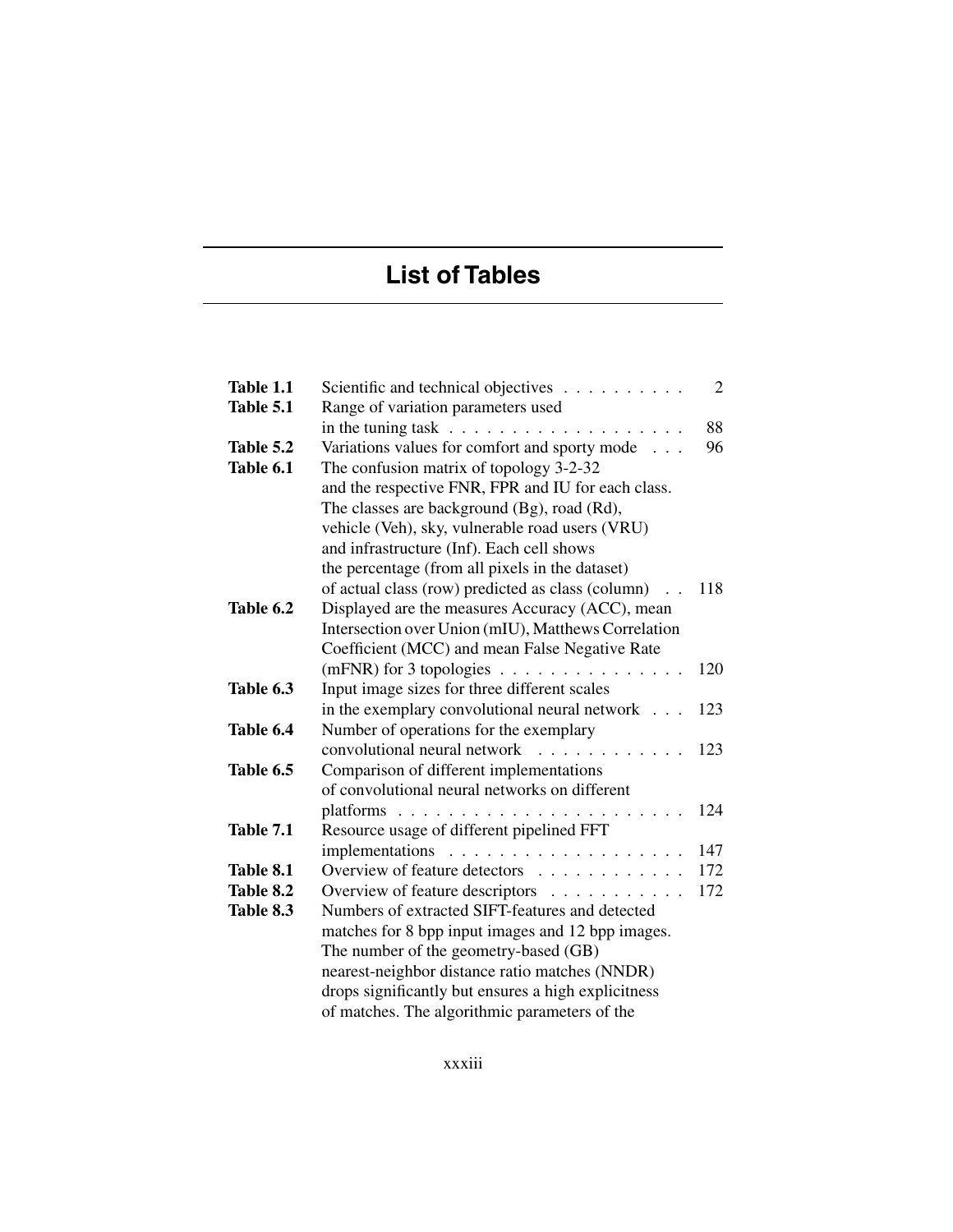### xxxiv *List of Tables*

|           | SIFT-feature extraction of the two test cases                     |     |
|-----------|-------------------------------------------------------------------|-----|
|           | are adjusted in order to extract a similar number                 |     |
|           | of features, which lead to an identical number                    |     |
|           | of verified matches $\ldots$ , $\ldots$                           | 184 |
| Table 8.4 | Results for a SIFT-feature matching for a global                  |     |
|           | matching and a geometry-based feature matching.                   |     |
|           | The window size for the geometry-based feature                    |     |
|           | matching is $+/-4$ pixel in y-direction                           |     |
|           | and $+100/-4$ pixel in x-direction                                | 190 |
| Table 8.5 | Results of disparity verified feature correspondences             |     |
|           | for different combinations of global and spatial                  |     |
|           | restriction matching methods. In addition to a high               |     |
|           | rate of correct matches, a minimal number of pixel                |     |
|           | correspondences has to be given for a reliable                    |     |
|           | subsequent image processing. The total numbers                    |     |
|           | of detected matches for selected algorithmic                      |     |
|           | combinations are given in brackets. The number                    |     |
|           | of correct matches and wrong matches do not result                |     |
|           | in 100% because of missing values in the ground truth             |     |
|           | disparity maps. Those values are skipped                          |     |
|           | for evaluation $\ldots \ldots \ldots \ldots \ldots \ldots \ldots$ | 191 |
| Table 8.6 | Overview of existing systems for SIFT-feature                     |     |
|           |                                                                   | 194 |
|           |                                                                   |     |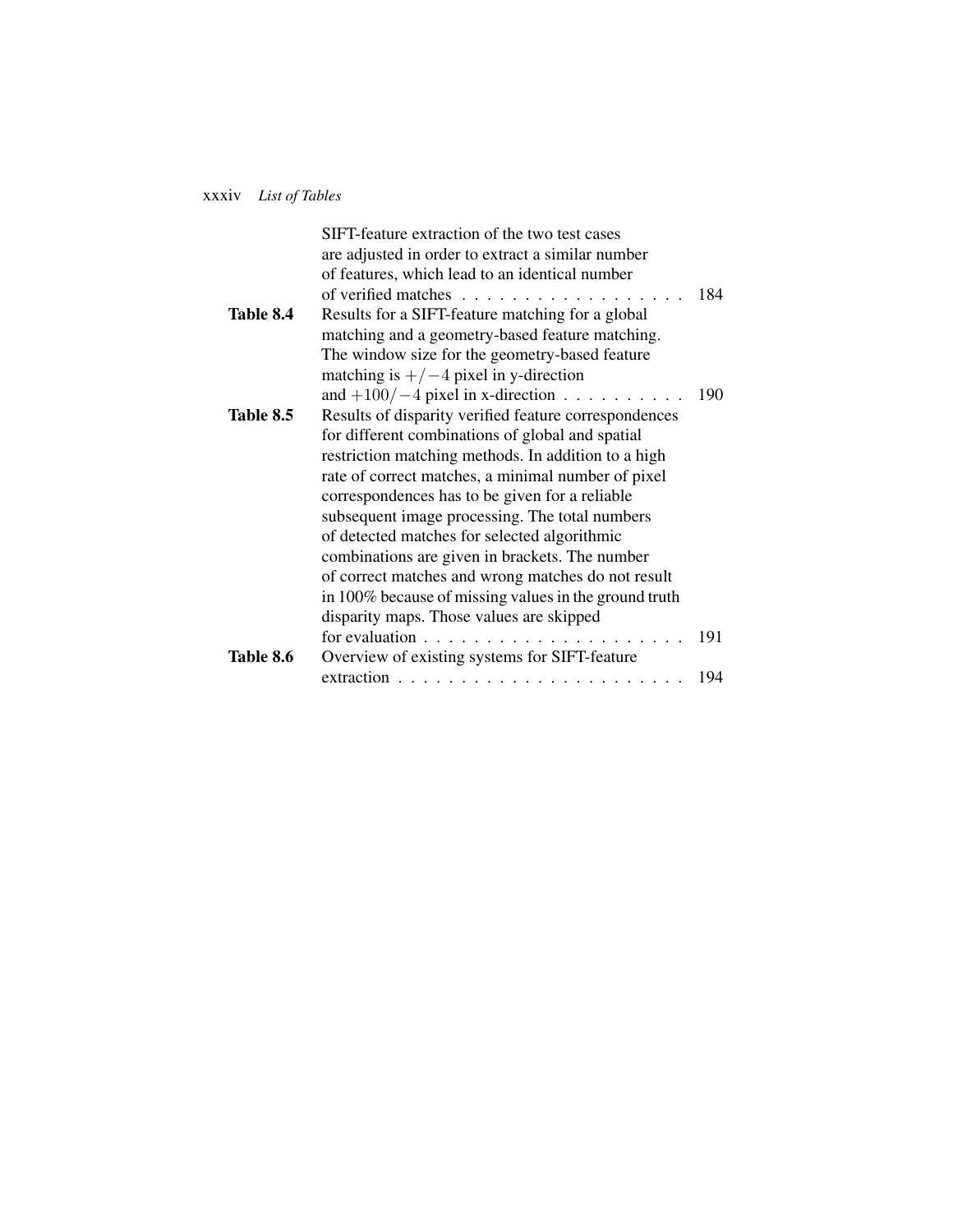# **List of Abbreviations**

| ABS            | <b>Anti-lock Breaking System</b>                     |
|----------------|------------------------------------------------------|
| <b>ACC</b>     | <b>Adaptive Cruise Control</b>                       |
| <b>ADAS</b>    | <b>Advanced Driver Assistance Systems</b>            |
| <b>ADC</b>     | Analog-to-digital converter                          |
| <b>AEB</b>     | <b>Automatic/Autonomous Emergency Braking</b>        |
| AR             | Autoregressive                                       |
| <b>ASIC</b>    | <b>Application-Specific Integrated Circuit</b>       |
| <b>ASIP</b>    | Application-Specific Instruction-Set Processor       |
| avg            | Average                                              |
| <b>BASt</b>    | German Federal Highway Research Institute            |
| bpp            | Bit per pixel                                        |
| <b>BRIEF</b>   | <b>Binary Robust Independent Elementary Features</b> |
| <b>BRISK</b>   | <b>Binary Robust Invariant Scalable Keypoints</b>    |
| <b>BSD</b>     | <b>Blind Spot Detection</b>                          |
| <b>CA-CFAR</b> | Cell-averaging constant false alarm rate             |
| <b>CAN Bus</b> | <b>Controller Area Network</b>                       |
| <b>CDMA</b>    | Code division multiple access                        |
| CenSurE        | <b>Center Surround Extremas</b>                      |
| <b>CFAR</b>    | Constant false alarm rate                            |
| CM4SL          | Carmaker for simulink                                |
| CMbB           | <b>Collision Mitigation by Braking</b>               |
| <b>CMOS</b>    | Complementary Metal-Oxide-Semiconductor              |
| <b>CNN</b>     | <b>Convolutional Neural Network</b>                  |
| <b>COR</b>     | <b>Customized Output Range</b>                       |
| <b>CPU</b>     | <b>Central Processing Unit</b>                       |
| <b>CRF</b>     | <b>Conditional Random Field</b>                      |
| <b>CUT</b>     | Cell under test                                      |
| <b>DAISY</b>   | Name of a feature descriptor                         |
| <b>DAS</b>     | Driver assistance systems                            |
| <b>DBC</b>     | data base CAN                                        |
| DIF            | Decimation-in-frequency                              |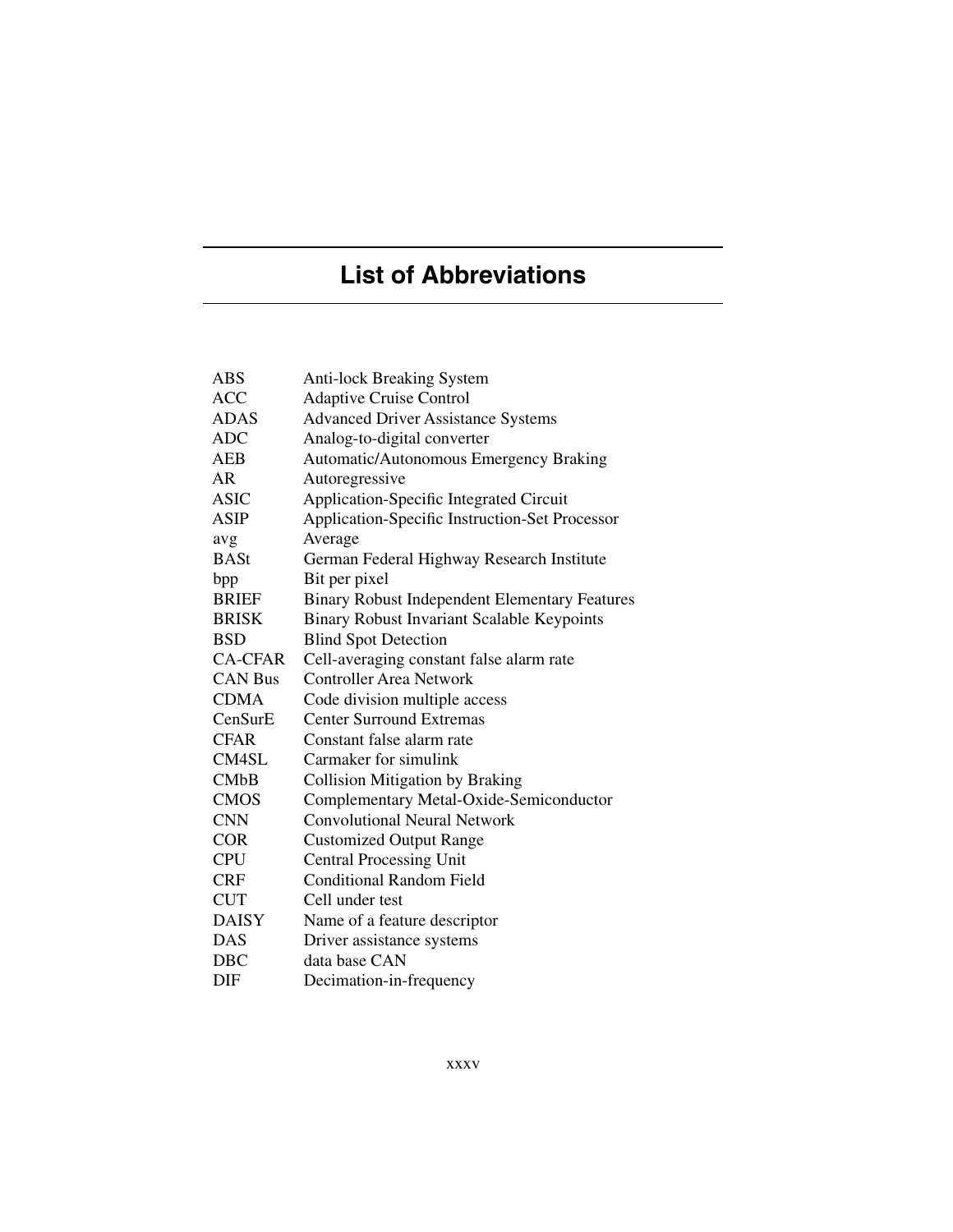| <b>DMA</b>                 | driving monitoring automotive                            |
|----------------------------|----------------------------------------------------------|
| <b>DOA</b>                 | Direction of arrival                                     |
| DoE                        | Design of Experiment                                     |
| DoG                        | Difference of Gaussian                                   |
| <b>DRAM</b>                | Dynamic random-access memory                             |
| <b>ECU</b>                 | <b>Electronic Control Unit</b>                           |
| <b>ESC</b>                 | <b>Electronic Stability Control</b>                      |
| <b>ESPRIT</b>              | Estimation of signal parameters via rotational invariant |
|                            | techniques                                               |
| <b>FAST</b>                | Features from Accelerated Segment Test                   |
| <b>FCW</b>                 | Frontal Collision Warning or Forward Collision Warning   |
| <b>FDM</b>                 | Frequency-division multiplexing                          |
| <b>FFT</b>                 | <b>Fast Fourier transform</b>                            |
| <b>FIR</b>                 | Finite impulse response                                  |
| <b>FMCW</b>                | Frequency-modulated continuous-wave                      |
| FN(R)                      | False Negative (Rate)                                    |
| FP(R)                      | False Positive (Rate)                                    |
| <b>FPGA</b>                | Field-Programmable Gate Array                            |
| fps                        | Frames per second                                        |
| <b>FREAK</b>               | Fast Retina Keypoint                                     |
| <b>GB</b>                  | Geometry-based                                           |
| <b>GOPS</b>                | <b>Billion Operations Per Second</b>                     |
| <b>GPGPU</b>               | General Purpose Graphics Processing Unit                 |
| <b>GPP</b>                 | <b>General Purpose Processor</b>                         |
| <b>GPU</b>                 | <b>Graphics Processing Unit</b>                          |
| HD                         | High-definition, 1280×720 pixel                          |
| HiL                        | Hardware in the Loop                                     |
| HMI                        | Human-machine interface                                  |
| HW                         | Hardware                                                 |
| I/O                        | input/output                                             |
| I2C                        | <b>Inter-Integrated Circuit</b>                          |
| <b>IMU</b>                 | Inertial measurement unit                                |
| $\mathop{\rm IU}\nolimits$ | Intersection over Union                                  |
| <b>IWI</b>                 | information-warning-intervention                         |
| KD-Tree                    | K-dimensional tree                                       |
| KPI                        | Key Performance Indicator                                |
| <b>LCA</b>                 | Lane Change Assistant                                    |
| <b>LDW</b>                 | Lane Departure Warning                                   |
|                            |                                                          |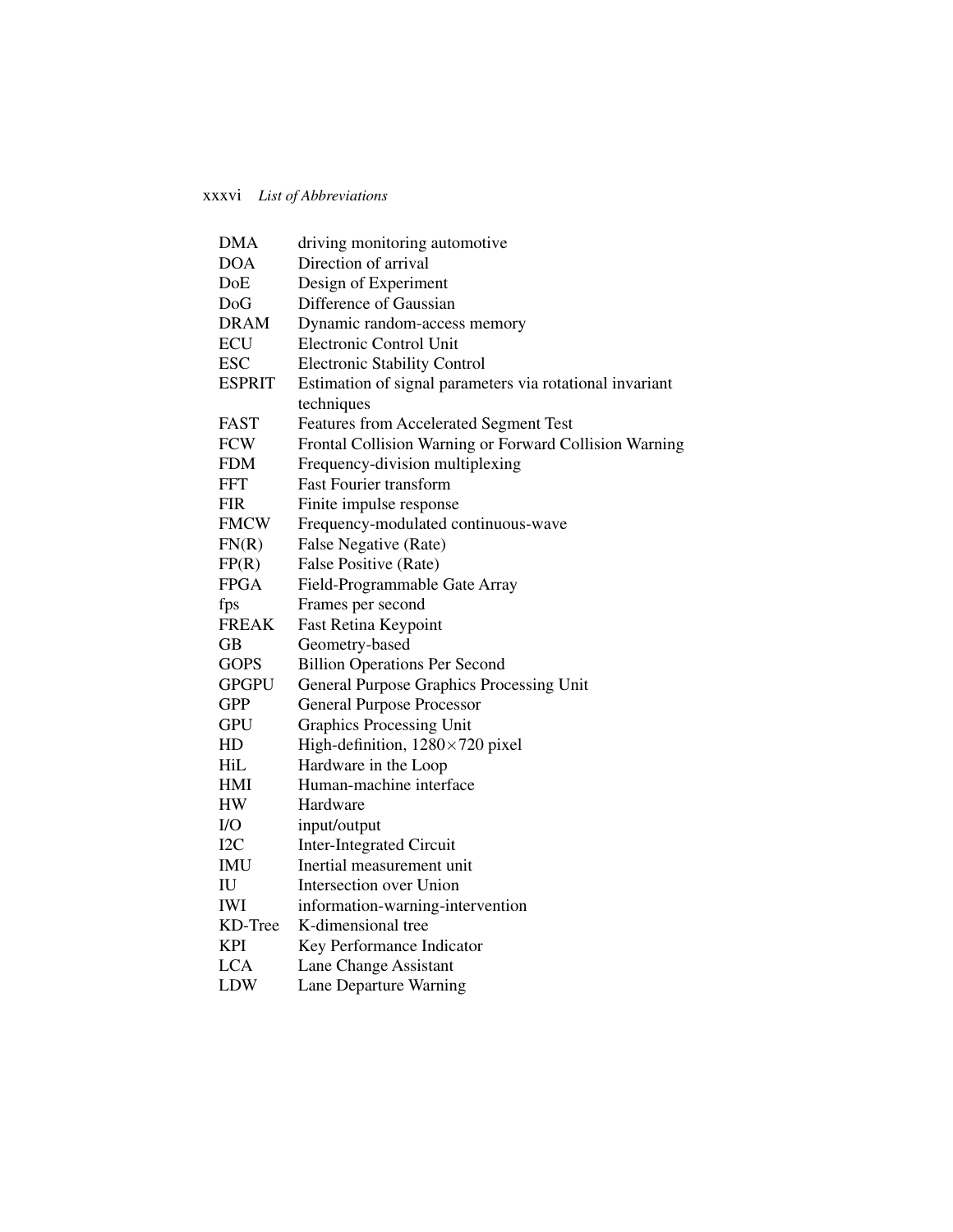| <b>LKA</b>     | Lane Keeping Assistance                        |
|----------------|------------------------------------------------|
| LoG            | Laplacian of Gaussian                          |
| <b>LSB</b>     | Least significant bit                          |
| <b>LUT</b>     | Lookup table                                   |
| <b>MCC</b>     | <b>Matthews Correlation Coefficient</b>        |
| <b>MDC</b>     | Multi-path delay commutator                    |
| MiL            | Model in the Loop                              |
| <b>MIMO</b>    | Multiple-input multiple-output                 |
| <b>MLP</b>     | Multi Layer Perceptron                         |
| <b>MOPS</b>    | <b>Million Operations Per Second</b>           |
| <b>MUSIC</b>   | Multiple signal classification                 |
| <b>NCI</b>     | Non-coherent integration                       |
| <b>NHTSA</b>   | National Highway Traffic Safety Administration |
| <b>NMEA</b>    | <b>National Marine Electronics Association</b> |
| <b>NNB</b>     | Nearest-Neighbor-Based                         |
| <b>NNDR</b>    | Nearest-Neighbor Distance Ratio                |
| OpenCL         | <b>Open Computing Language</b>                 |
| OpenGL         | <b>Open Graphics Library</b>                   |
| <b>ORB</b>     | <b>Oriented FAST and Rotated BRIEF</b>         |
| <b>OS-CFAR</b> | Ordered-statistic constant false alarm rate    |
| <b>PCA</b>     | Principal Component Analysis                   |
| PID            | proportional, integral, derivative controller  |
| <b>QVGA</b>    | Quarter Video Graphics Array, 320×240 pixel    |
| <b>RCS</b>     | Radar cross-section                            |
| <b>RDE</b>     | <b>Reak Driving Emissions</b>                  |
| ReLU           | <b>Rectifier Linear Unit</b>                   |
| <b>RMS</b>     | Root Mean Square                               |
| <b>RPM</b>     | Revolution per minute                          |
| <b>RTSP</b>    | Real Time Streaming Protocol                   |
| <b>SAE</b>     | Society of Automotive Engineers                |
| SDF            | Single-path delay feedback                     |
| SIFT           | <b>Scale-Invariant Feature Transform</b>       |
| SIP            | <b>Session Initialization Protocol</b>         |
| <b>SLA</b>     | <b>Speed Limit Assistant</b>                   |
| SNR            | Signal-to-noise ratio                          |
| SoP            | <b>Start of Production</b>                     |
| <b>SQNR</b>    | Signal-to-quantization-noise ratio             |
| SRAM           | Static random-access memory                    |
|                |                                                |